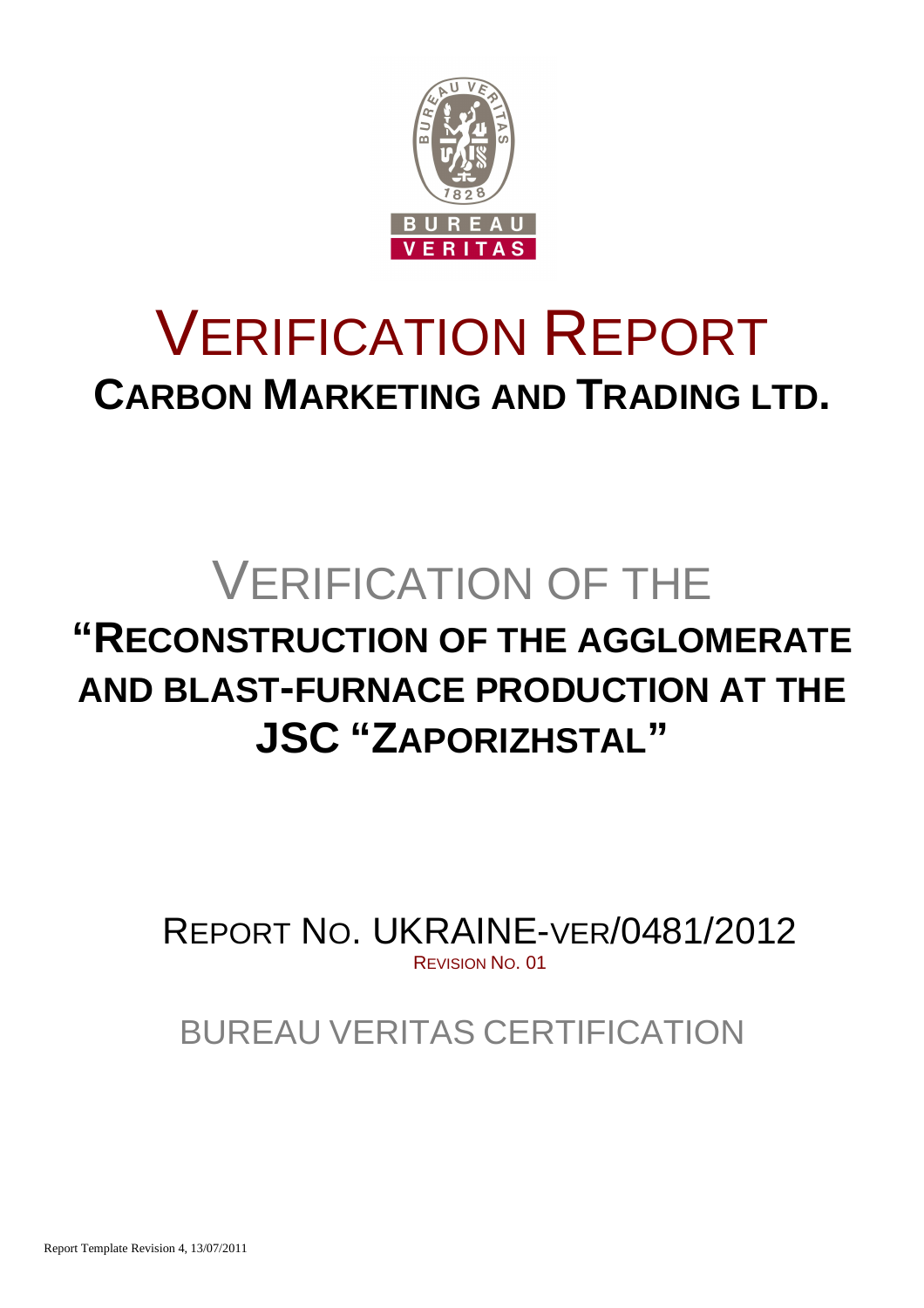

#### VERIFICATION REPORT

| Date of first issue:<br>26/04/2012                                                                              |                                                                                    | Organizational unit:<br><b>Holding SAS</b>                   | <b>Bureau Veritas Certification</b>                                                                  |                                                                                                                                                                                                                                                                                                                                                                                                                                                                                                                                                                                                                                                                                |
|-----------------------------------------------------------------------------------------------------------------|------------------------------------------------------------------------------------|--------------------------------------------------------------|------------------------------------------------------------------------------------------------------|--------------------------------------------------------------------------------------------------------------------------------------------------------------------------------------------------------------------------------------------------------------------------------------------------------------------------------------------------------------------------------------------------------------------------------------------------------------------------------------------------------------------------------------------------------------------------------------------------------------------------------------------------------------------------------|
| Client:                                                                                                         |                                                                                    | Client ref.:                                                 |                                                                                                      |                                                                                                                                                                                                                                                                                                                                                                                                                                                                                                                                                                                                                                                                                |
| Carbon Marketing and Trading Ltd.                                                                               |                                                                                    | <b>Tahir Musayev</b>                                         |                                                                                                      |                                                                                                                                                                                                                                                                                                                                                                                                                                                                                                                                                                                                                                                                                |
| Summary:                                                                                                        |                                                                                    |                                                              | and the subsequent decisions by the JI Supervisory Committee, as well as the host country criteria.  | Bureau Veritas Certification has made the verification for period from 01/07/2011 p. to 29/02/2012 of the JI<br>project "Reconstruction of the agglomerate and blast-furnace production at the JSC "Zaporizhstal", project of<br>Carbon Marketing and Trading Ltd. located in Zaporizhzha, Ukraine and applying JI specific approach, on the<br>basis of UNFCCC criteria for the JI, as well as criteria given to provide for consistent project operations,<br>monitoring and reporting. UNFCCC criteria refer to Article 6 of the Kyoto Protocol, the JI rules and modalities                                                                                                |
|                                                                                                                 |                                                                                    |                                                              | Verification Report & Opinion, was conducted using Bureau Veritas Certification internal procedures. | The verification scope is defined as a periodic independent review and ex post determination by the Accredited<br>Entity of the monitored reductions in GHG emissions during defined verification period, and consisted of the<br>following three phases: i) desk review of the monitoring report against project design and the baseline and<br>monitoring plan; ii) follow-up interviews with project stakeholders; iii) resolution of outstanding issues and the<br>issuance of the final verification report and opinion. The overall verification, from Contract Review to                                                                                                |
|                                                                                                                 |                                                                                    | Actions Requests (CR, CAR and FAR), presented in Appendix A. |                                                                                                      | The first output of the verification process is a list of Clarification, Corrective Actions Requests, Forward                                                                                                                                                                                                                                                                                                                                                                                                                                                                                                                                                                  |
| monitoring period from 01/07/2011 to 29/02/2012.                                                                |                                                                                    |                                                              | related to the approved project baseline and monitoring, and its associated documents.               | In summary, Bureau Veritas Certification confirms that the project is implemented as planned and described in<br>approved project design documents. Installed equipment being essential for generating emission reduction<br>runs reliably and is calibrated appropriately. The monitoring system is in place and the project is ready to<br>generate GHG emission reductions. The GHG emission reduction is calculated accurately and without material<br>errors, omissions, or misstatements, and the ERUs issued totalize 555 341 tonnes of CO2 equivalent for the<br>Our opinion relates to the project's GHG emissions and resulting GHG emission reductions reported and |
| Report No.:<br>UKRAINE -ver/0481/2012                                                                           | Subject Group:<br>JI                                                               |                                                              |                                                                                                      |                                                                                                                                                                                                                                                                                                                                                                                                                                                                                                                                                                                                                                                                                |
| Project title:<br>"Reconstruction of the agglomerate and blast-<br>furnace production at the JSC "Zaporizhstal" |                                                                                    |                                                              |                                                                                                      |                                                                                                                                                                                                                                                                                                                                                                                                                                                                                                                                                                                                                                                                                |
| Work carried out by.<br>Rostislav Topchiy<br>Vera Skitina<br><b>Vladimir Kulish</b><br>Work reviewed by:        | - Team Leader, Lead Verifier<br>- Team Member, Verifier<br>- Team Member, Verifier | ton                                                          |                                                                                                      |                                                                                                                                                                                                                                                                                                                                                                                                                                                                                                                                                                                                                                                                                |
| Ivan Sokolov                                                                                                    | <b>Internal Technical Reviewer</b>                                                 |                                                              | No distribution without permission from the<br>Client or responsible organizational unit             |                                                                                                                                                                                                                                                                                                                                                                                                                                                                                                                                                                                                                                                                                |
| Work approved by:<br>Ivan Sokolov                                                                               | <b>Bureau Ventas Certi</b><br>- Operational Manager                                |                                                              | Limited distribution                                                                                 |                                                                                                                                                                                                                                                                                                                                                                                                                                                                                                                                                                                                                                                                                |
| Date of this revision:                                                                                          | Rev. No.:                                                                          | Number of pages:                                             |                                                                                                      |                                                                                                                                                                                                                                                                                                                                                                                                                                                                                                                                                                                                                                                                                |
| 17/05/2012                                                                                                      | 01                                                                                 | 32                                                           | Unrestricted distribution                                                                            |                                                                                                                                                                                                                                                                                                                                                                                                                                                                                                                                                                                                                                                                                |

1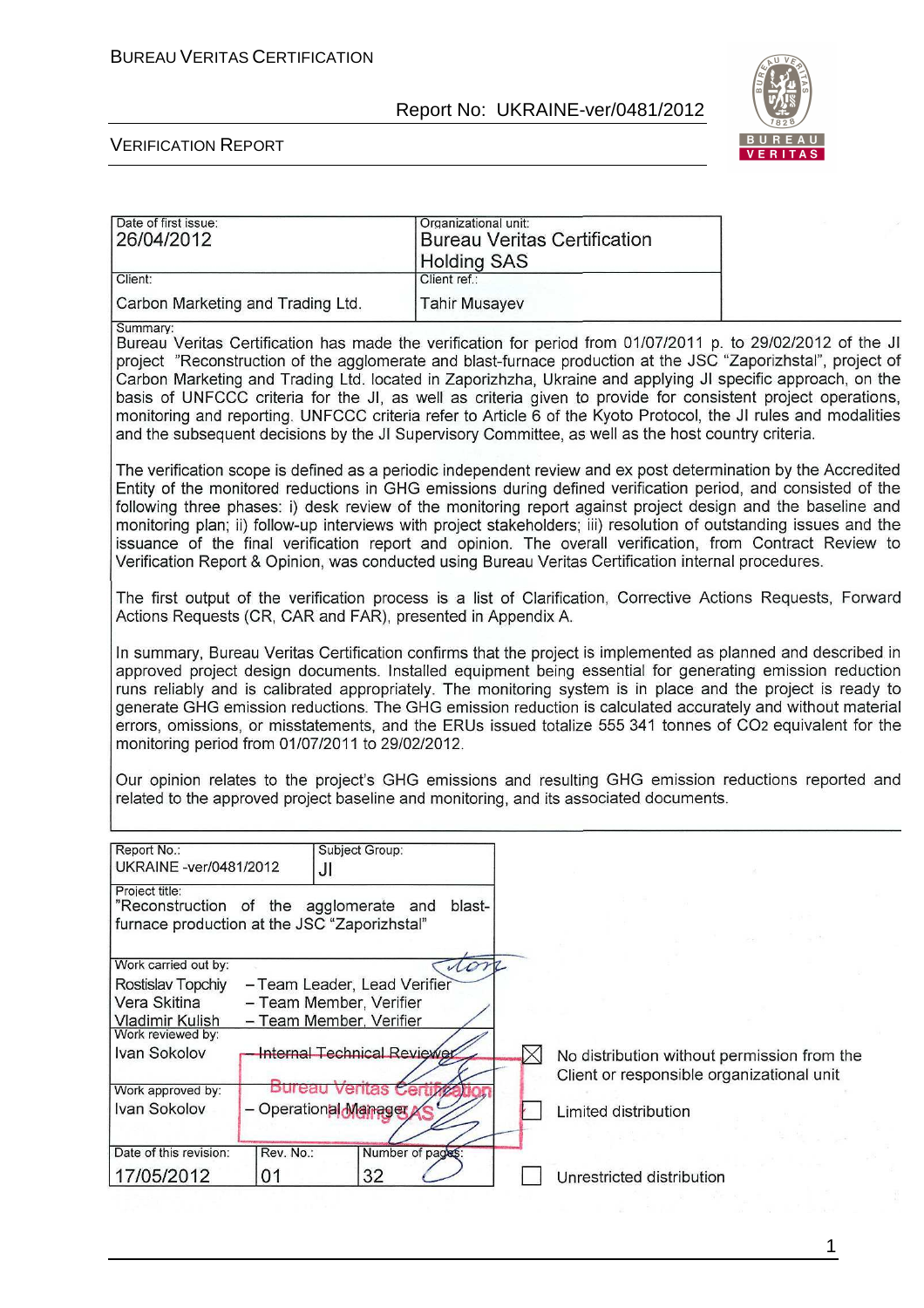

# **Table of Contents Page 2018**

| $\overline{1}$ |                                                                                |                |
|----------------|--------------------------------------------------------------------------------|----------------|
| 1.1            | Objective                                                                      | 3              |
| 1.2            | Scope                                                                          | 3              |
| 1.3            | <b>Verification Team</b>                                                       | 3              |
| $\overline{2}$ |                                                                                |                |
| 2.1            | <b>Review of Documents</b>                                                     | $\overline{4}$ |
| 2.2            | Follow-up Interviews                                                           | $\overline{4}$ |
| 2.3            | Resolution of Clarification, Corrective and Forward Action Requests            | 5              |
| 3              |                                                                                |                |
| 3.1            | Remaining issues and FARs from previous verifications                          | 6              |
| 3.2            | Project approval by Parties involved (90-91)                                   | 6              |
| 3.3            | Project implementation (92-93)                                                 | $\tau$         |
| 3.4            | Compliance of the monitoring plan with the monitoring methodology<br>$(94-98)$ | 8              |
| 3.5            | Revision of monitoring plan (99-100)                                           | 8              |
| 3.6            | Data management (101)                                                          | 8              |
| 3.7            | Verification regarding programmes of activities (102-110)                      | 9              |
| 4              |                                                                                |                |
| 5              |                                                                                |                |
|                |                                                                                |                |

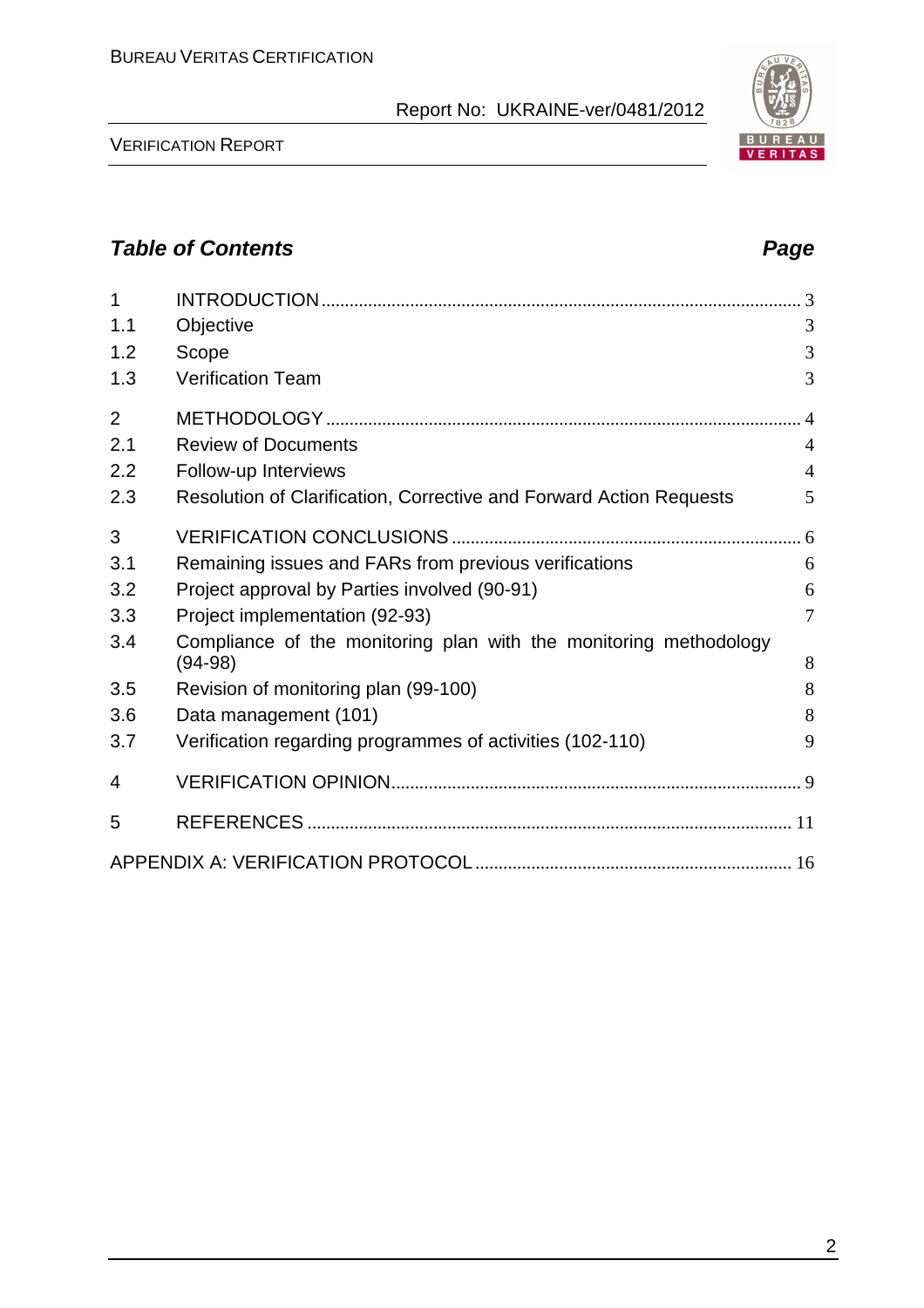

VERIFICATION REPORT

# **1 INTRODUCTION**

The Company Carbon Marketing and Trading Ltd. has commissioned Bureau Veritas Certification to verify the emissions reductions of its JI project "Reconstruction of the agglomerate and blast-furnace production at the JSC "Zaporizhstal" (hereafter called "the project") at Zaporizhzha, Ukraine.

This report summarizes the findings of the verification of the project, performed on the basis of UNFCCC criteria, as well as criteria given to provide for consistent project operations, monitoring and reporting.

Verification covers the period from 01/07/2011 to 29/02/2012

#### **1.1 Objective**

Verification is the periodic independent review and ex post determination by the Accredited Independent Entity of the monitored reductions in GHG emissions during defined verification period.

The objective of verification can be divided in Initial Verification and Periodic Verification.

UNFCCC criteria refer to Article 6 of the Kyoto Protocol, the JI rules and modalities and the subsequent decisions by the JI Supervisory Committee, as well as the host country criteria.

# **1.2 Scope**

The verification scope is defined as an independent and objective review of submitted monitoring reports and the determined project design document including the project's baseline study and monitoring plan and other relevant documents. The information in these documents is reviewed against Kyoto Protocol requirements, UNFCCC rules and associated interpretations.

The verification is not meant to provide any consulting towards the Client. However, stated requests for clarifications, corrective and/or forward actions may provide input for improvement of the project monitoring towards reductions in the GHG emissions.

#### **1.3 Verification Team**

The verification team consists of the following personnel:

Rostislav Topchiy

Bureau Veritas Certification Team Leader, Climate Change Lead Verifier

Vera Skitina

Bureau Veritas Certification Team member, Climate Change Lead Verifier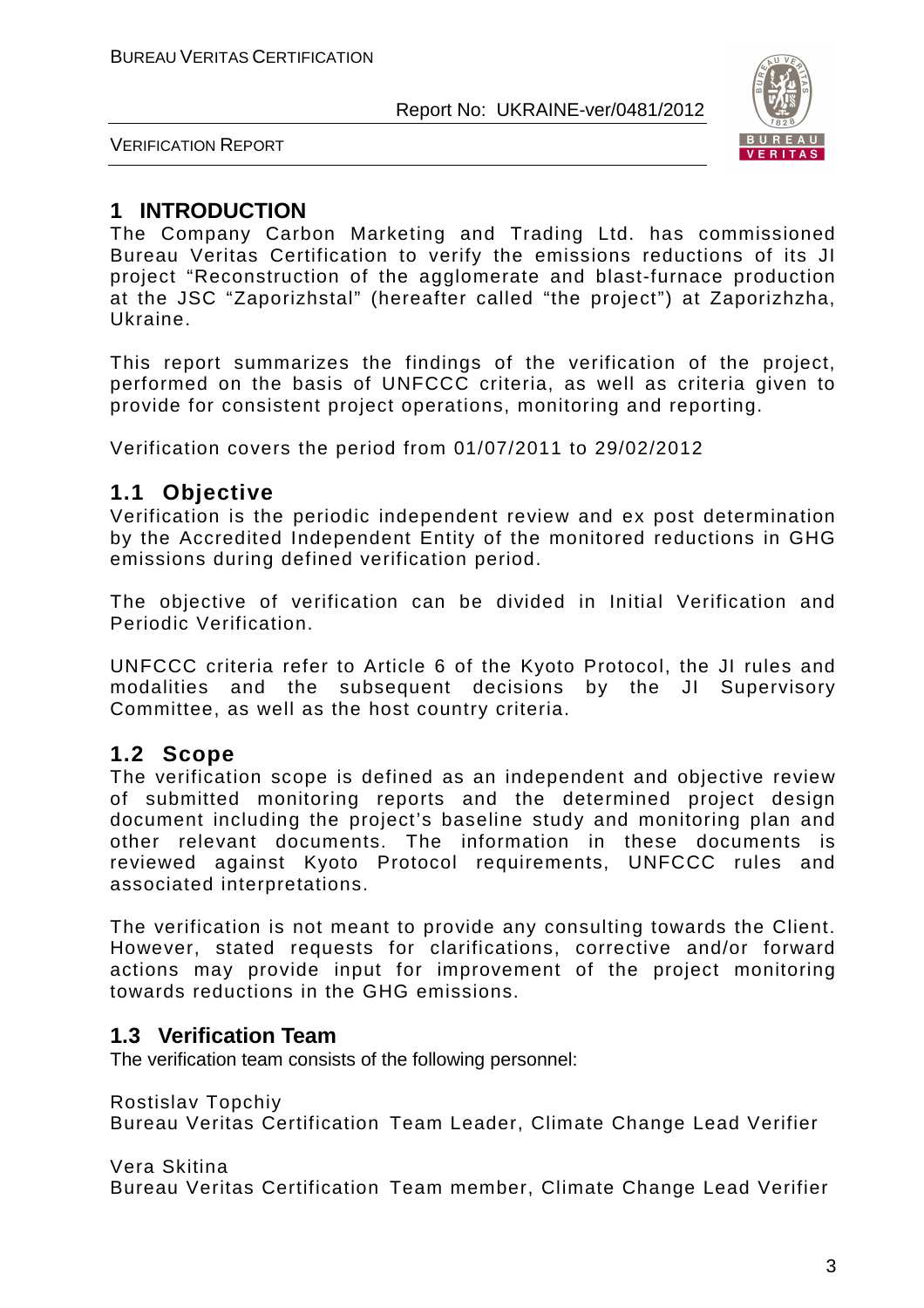

VERIFICATION REPORT

Vladimir Kulish Bureau Veritas Certification Team Member, Climate Change Verifier

This verification report was reviewed by:

Ivan Sokolov

Bureau Veritas Certification, Internal Technical Reviewer

# **2 METHODOLOGY**

The overall verification, from Contract Review to Verification Report & Opinion, was conducted using Bureau Veritas Certification internal procedures.

In order to ensure transparency, a verification protocol was customized for the project, according to the version 01 of the Joint Implementation Determination and Verification Manual, issued by the Joint Implementation Supervisory Committee at its 19 meeting on 04/12/2009. The protocol shows, in a transparent manner, criteria (requirements), means of verification and the results from verifying the identified criteria. The verification protocol serves the following purposes:

- It organizes, details and clarifies the requirements a JI project is expected to meet;
- It ensures a transparent verification process where the verifier will document how a particular requirement has been verified and the result of the verification.

The completed verification protocol is enclosed in Appendix A to this report.

#### **2.1 Review of Documents**

The Monitoring Report (MR) submitted by Carbon Marketing and Trading Ltd and additional background documents related to the project design and baseline, i.e. country Law, Project Design Document (PDD), developed JI specific approach and/or Guidance on criteria for baseline setting and monitoring, Host party criteria, Kyoto Protocol, Clarifications on Verification Requirements to be Checked by an Accredited Independent Entity were reviewed.

The verification findings presented in this report relate to the Monitoring Report version 02 dated 23/04/2012 and project as described in the determined PDD.

#### **2.2 Follow-up Interviews**

On 19/04/2012 Bureau Veritas Certification performed interviews with project stakeholders to confirm selected information and to resolve issues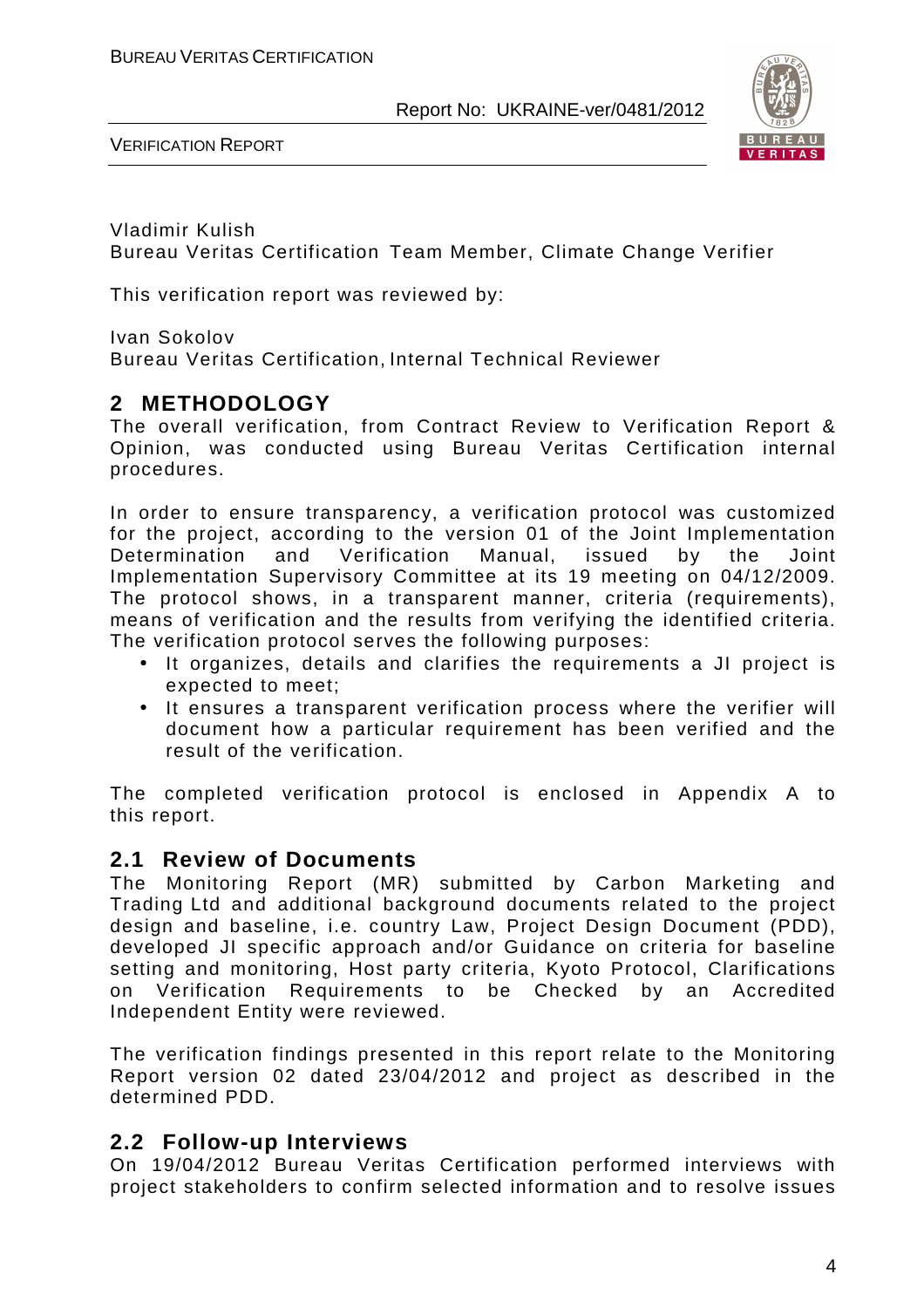

VERIFICATION REPORT

identified in the document review. Representatives of JSC "Zaporizhstal" and Institute for Environment and Energy Conservation were interviewed (see References). The main topics of the interviews are summarized in Table 1.

| $\frac{1}{2}$          |                                              |
|------------------------|----------------------------------------------|
| <b>Interviewed</b>     | <b>Interview topics</b>                      |
| organization           |                                              |
| <b>JSC</b>             | $\triangleright$ Organizational structure    |
| "Zaporizhstal"         | Responsibilities and authorities<br>➤        |
|                        | Training of personnel                        |
|                        | Quality management procedures and technology |
|                        | Implementation of equipment (records)<br>➤   |
|                        | Metering equipment control                   |
|                        | Metering record keeping system, database     |
|                        | Monitoring procedure<br>➤                    |
| Institute for          | $\triangleright$ Baseline methodology        |
| Environment and        | Monitoring plan<br>➤                         |
| Energy<br>Conservation | Monitoring reports                           |
|                        | Deviations from PDD<br>➤                     |
|                        | Emission reduction calculation               |

**Table 1 Interview topics** 

# **2.3 Resolution of Clarification, Corrective and Forward Action Requests**

The objective of this phase of the verification is to raise the requests for corrective actions and clarification and any other outstanding issues that needed to be clarified for Bureau Veritas Certification positive conclusion on the GHG emission reduction calculation.

If the Verification Team, in assessing the monitoring report and supporting documents, identifies issues that need to be corrected, clarified or improved with regard to the monitoring requirements, it should raise these issues and inform the project participants of these issues in the form of:

(a) Corrective action request (CAR), requesting the project participants to correct a mistake that is not in accordance with the monitoring plan;

(b) Clarification request (CL), requesting the project participants to provide additional information for the Verification Team to assess compliance with the monitoring plan;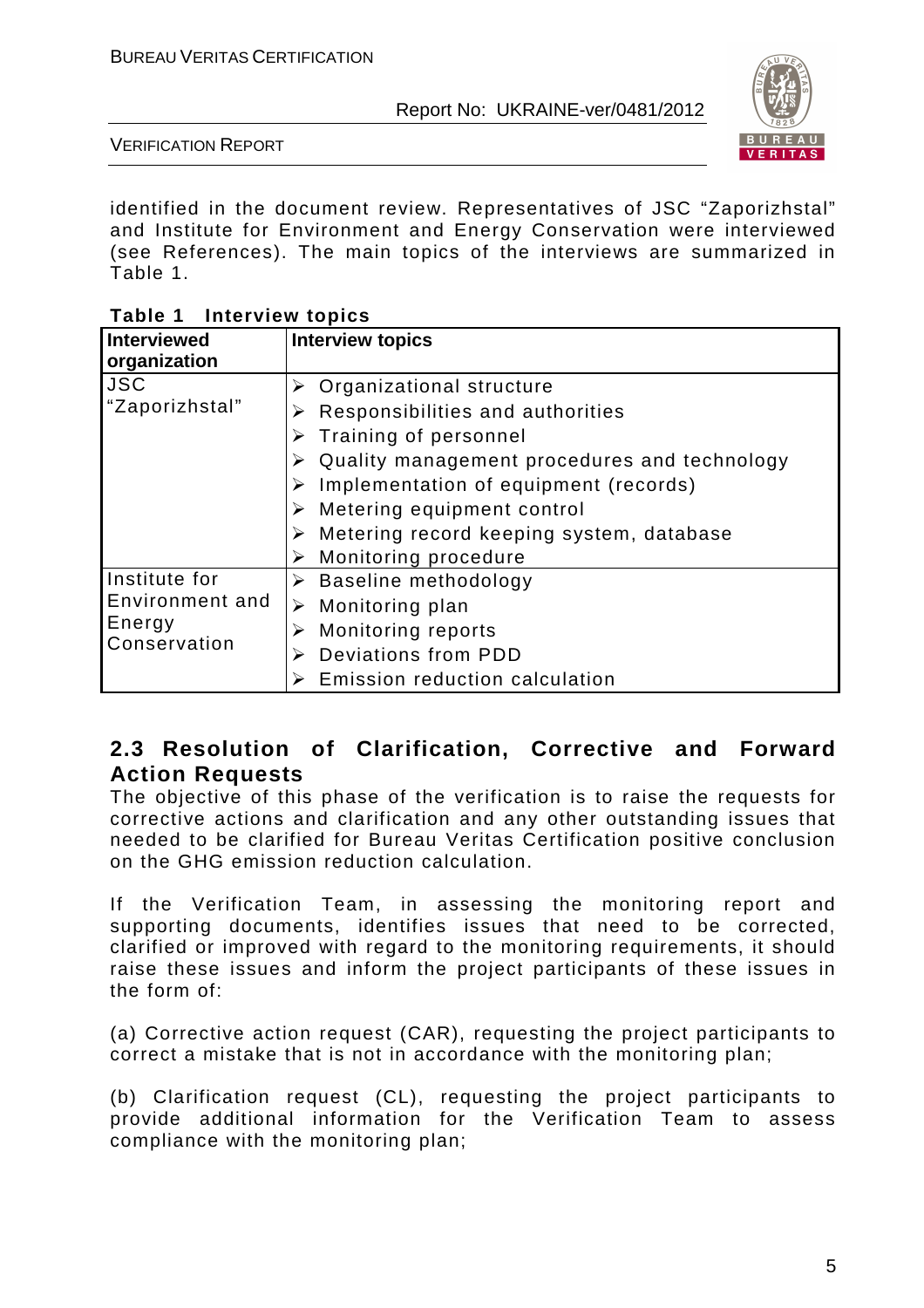

VERIFICATION REPORT

(c) Forward action request (FAR), informing the project participants of an issue, relating to the monitoring that needs to be reviewed during the next verification period.

The Verification Team will make an objective assessment as to whether the actions taken by the project participants, if any, satisfactorily resolve the issues raised, if any, and should conclude its findings of the verification.

To guarantee the transparency of the verification process, the concerns raised are documented in more detail in the verification protocol in Appendix A.

#### **3 VERIFICATION CONCLUSIONS**

In the following sections, the conclusions of the verification are stated.

The findings from the desk review of the original monitoring documents and the findings from interviews during the follow up visit are described in the Verification Protocol in Appendix A.

The Clarification, Corrective and Forward Action Requests are stated, where applicable, in the following sections and are further documented in the Verification Protocol in Appendix A. The verification of the Project resulted in 22 Clarification Requests.

The number between brackets at the end of each section corresponds to the DVM paragraph.

**3.1 Remaining issues and FARs from previous verifications** 

No FARs were raised during previous verification.

# **3.2 Project approval by Parties involved (90-91)**

The project received approval from the Host Party, Ukraine, confirmed by Letter of Approval #1386/23/7, issued by the National Environmental Investment Agency of Ukraine dated 31/05/2011. Written approval from Switzerland, the other involved Party, has been issued by the National coordinating body of the Party no later than submitting to the secretariat of the first verification report for publication in accordance with paragraph 38 JI Guidelines (Letter of Approval from Swiss DFP - Federal Office for the Environment #J294-0485 dated 27/04/2011).

The abovementioned written approval is unconditional.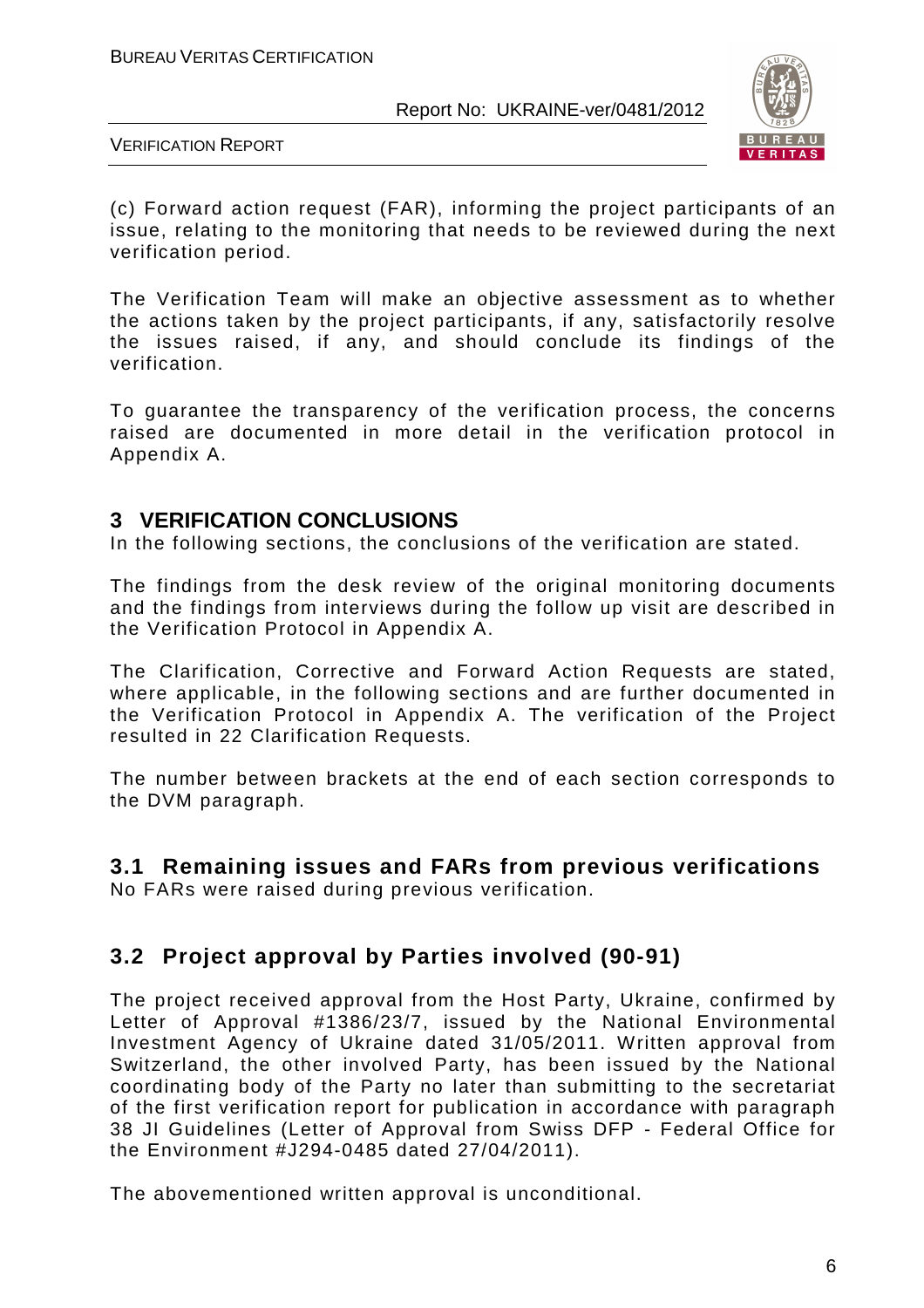

VERIFICATION REPORT

#### **3.3 Project implementation (92-93)**

JSC "Zaporizhstal" performs the project of reconstruction of the agglomerate and blast-furnace production aimed to improve energy efficiency, reduce greenhouse gases (GHG) emissions and solve other environmental problems of production process.

The proposed Joint Implementation project considers complex resourcesaving effect based on introduction of new sintering machine # 1, radical reconstruction of blast furnace #2, retirement from service of blast furnace # 1 and gradual reconstruction of the remaining blast furnaces ##4 and 5 as well as technological improvements in the process of sintering and pig iron production.

According to the investment plan the project envisaged the following basic phases (steps) of project implementation:

- 1. Improvement of pig iron production process:
	- 1.1.Radical reconstruction of blast furnace (BF) # 2;
	- 1.2.Reconstruction of BF # 4;
	- 1.3.Reconstruction of BF # 5;
	- 1.4.Installation of pulverized coal injection (PCI) facility at BFs ## 2, 3, 4, 5;
	- 1.5.Installation of the system of automatic control by BFs;
	- 1.6.Measures for BFs technological improvement:
		- a)Improvement of blast furnace coke quality;
		- b)Decreasing of silicon content in the pig iron;
		- c)Decreasing the blast-furnaces idle times and downtime;
		- d)Partitial substitution of the limestone by lime;
		- e)Improvement of the agglomerate quality;
		- f)Replacement of coke by natural gas and coal;
		- g)Oxygen enrichment of blast-furnace blowing etc.
- 2. Improvement of sintering process:
	- 2.1.Installation of a new sintering machine # 1;
	- 2.2.The commissioning of air aspiration equipment of tail part sintering machine.
- 3. Improvement of secondary energy resources production process:
	- 3.1.The construction of the station for heating gas and combustion of air in blast furnace shop.
	- 3.2.Efficiency improvement of oxygen and other secondary energy resources production

In general the JI project led to reduction of specific fuel and energy resources consumption per 1 tonne of pig iron output and, therefore, to GHGs emission reductions.

No outstanding issues were raised.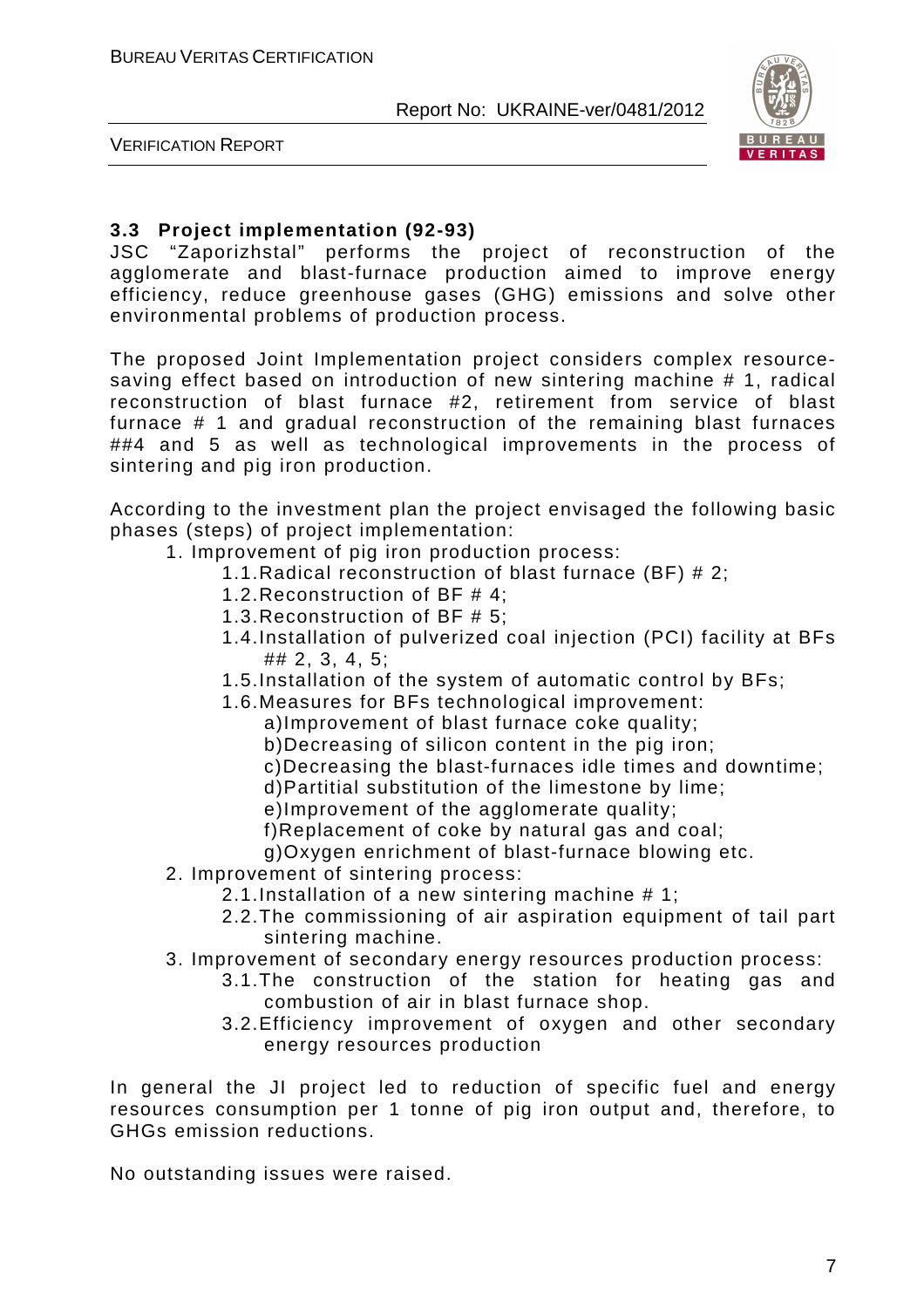

VERIFICATION REPORT

#### **3.4 Compliance of the monitoring plan with the monitoring methodology (94-98)**

The monitoring occurred in accordance with the monitoring plan included in the PDD regarding which the determination has been deemed final and is so listed on the UNFCCC JI website.

For calculating the emission reductions key factors, such as total pig iron output, quantity of each fuel used in making pig iron, emission factor for fuel consumption, electricity consumed in producing pig iron, emission factor for electricity consumption, quantity of each fuel used in sintering process, electricity consumed in sintering process, quantity of each reducing agent in pig iron production, emission factor of each reducing agent, quantity of each other input in pig iron production, emission factor of each other input, quantity of each fuel used for balance of process needs, electricity consumed for balance of process needs, influencing the baseline emissions and the activity level of the project and the emissions due to the JI project as well as risks associated with the project were taken into account, as appropriate.

Data sources used for calculating emission reductions or enhancements of net removals, such as (plant records, Statistics of JSC "Zaporizhstal", IPCC Guidelines for National Greenhouse Inventories) are clearly identified, reliable and transparent.

Emission factors, including default emission factors, are selected by carefully balancing accuracy and reasonableness, and appropriately justified of the choice.

The calculation of emission reductions or enhancements of net removals is based on conservative assumptions and the most plausible scenarios in a transparent manner.

The identified areas of concern as to Compliance of the monitoring plan with the monitoring methodology, project participants response and BV Certification's conclusion are described in Appendix A Table 2 (refer to CL 01 - CL 22).

# **3.5 Revision of monitoring plan (99-100)**

Not applicable for this verification.

#### **3.6 Data management (101)**

The data and their sources, provided in monitoring report, are clearly identified, reliable and transparent.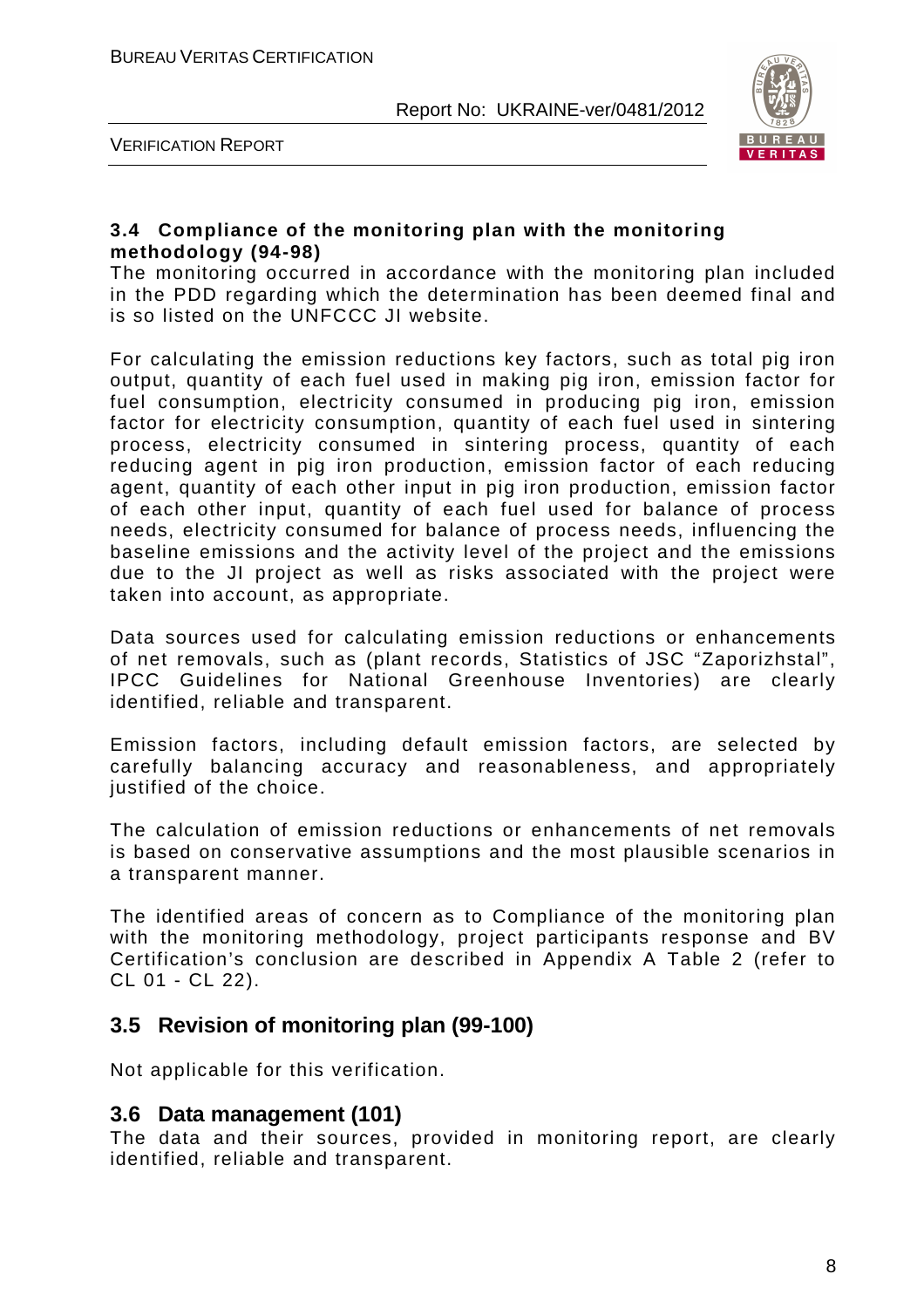

VERIFICATION REPORT

The implementation of data collection procedures is in accordance with the monitoring plan, including the quality control and quality assurance procedures. These procedures are mentioned in the section "References" of this report.

The function of the monitoring equipment, including its calibration status, is in order.

The evidence and records used for the monitoring are maintained in a traceable manner.

The data collection and management system for the project is in accordance with the monitoring plan.

# **3.7 Verification regarding programmes of activities (102- 110)**

Not applicable

#### **4 VERIFICATION OPINION**

Bureau Veritas Certification has performed the initial and periodic verification of the JI project "Reconstruction of the agglomerate and blastfurnace production at the JSC "Zaporizhstal" in Zaporizhzha, Ukraine, which applies JI specific approach. The verification was performed on the basis of UNFCCC criteria and host country criteria and also on the criteria given to provide for consistent project operations, monitoring and reporting.

The verification consisted of the following three phases:

- i) desk review of the project design and the baseline and monitoring plan;
- ii) follow-up interviews with project stakeholders;
- iii) resolution of outstanding issues and the issuance of the final verification report and opinion.

The management of JSC "Zaporizhstal"is responsible for the preparation of the GHG emissions data and the reported GHG emissions reductions of the project on the basis set out within the project Monitoring and Verification Plan indicated in the final PDD version 02. The development and maintenance of records and reporting procedures in accordance with that plan, including the calculation and determination of GHG emission reductions from the project, is the responsibility of the management of the project.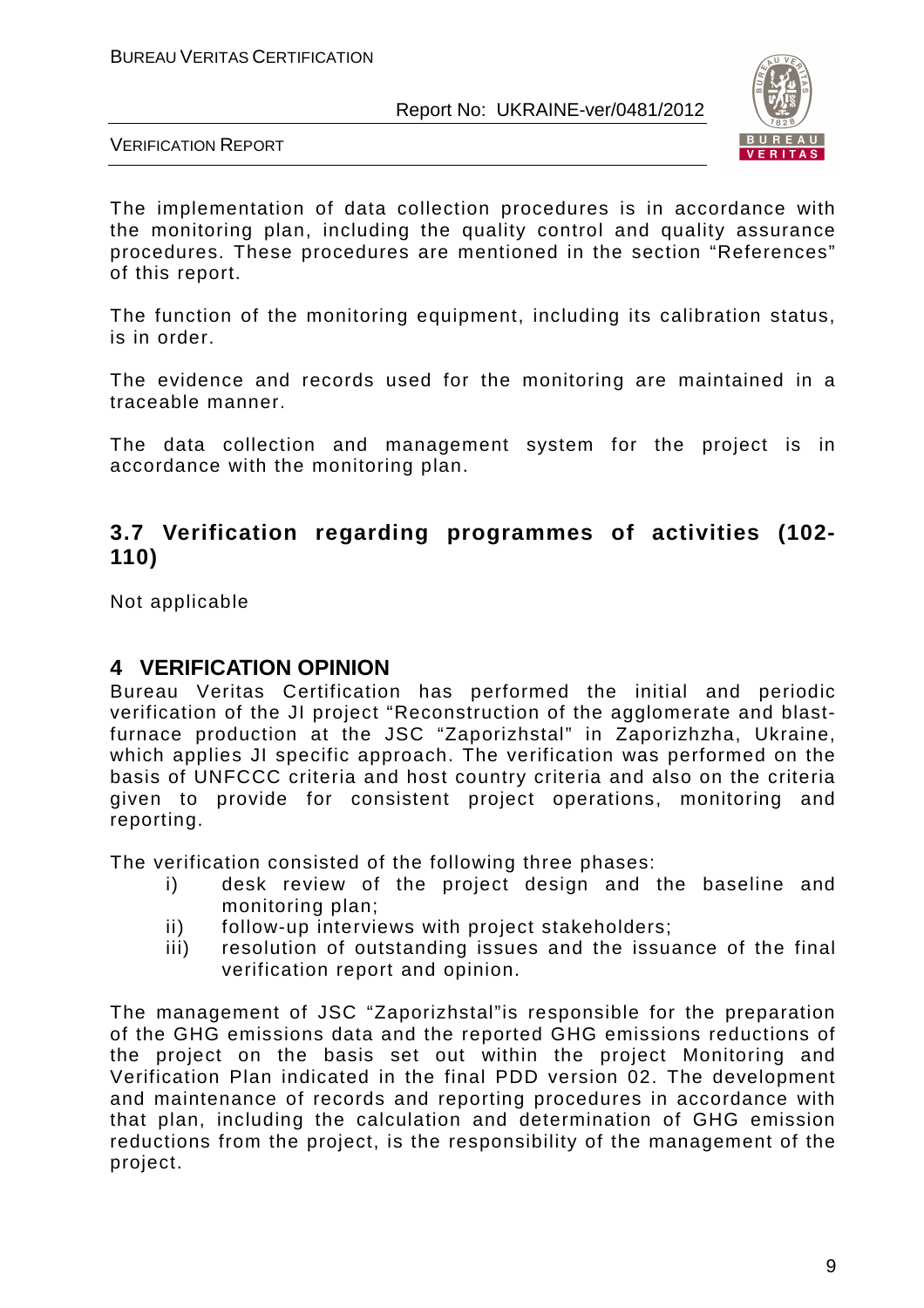

VERIFICATION REPORT

Bureau Veritas Certification verified the project Monitoring reports version 02 for the reporting periods as indicated below. Bureau Veritas Certification confirms that the project is implemented as planned and described in approved project design documents. Installed equipment being essential for generating emission reduction runs reliably and is calibrated appropriately. The monitoring system is in place and the project is generating GHG emission reductions.

Bureau Veritas Certification can confirm that the GHG emission reduction is accurately calculated and is free of material errors, omissions, or misstatements. Our opinion relates to the project's GHG emissions and resulting GHG emissions reductions reported and related to the approved project baseline and monitoring, and its associated documents. Based on the information we have seen and evaluated, we confirm, with a reasonable level of assurance, the following statement:

Reporting period: from 01/07/2011 to 29/02/2012

| Baseline emissions         |          | $: 5794823$ tonnes of $CO2$ equivalent.                |
|----------------------------|----------|--------------------------------------------------------|
| Project emissions          |          | $\div$ 5 239 483 tonnes of CO <sub>2</sub> equivalent. |
| <b>Emission Reductions</b> | :555 341 | tonnes of CO <sub>2</sub> equivalent.                  |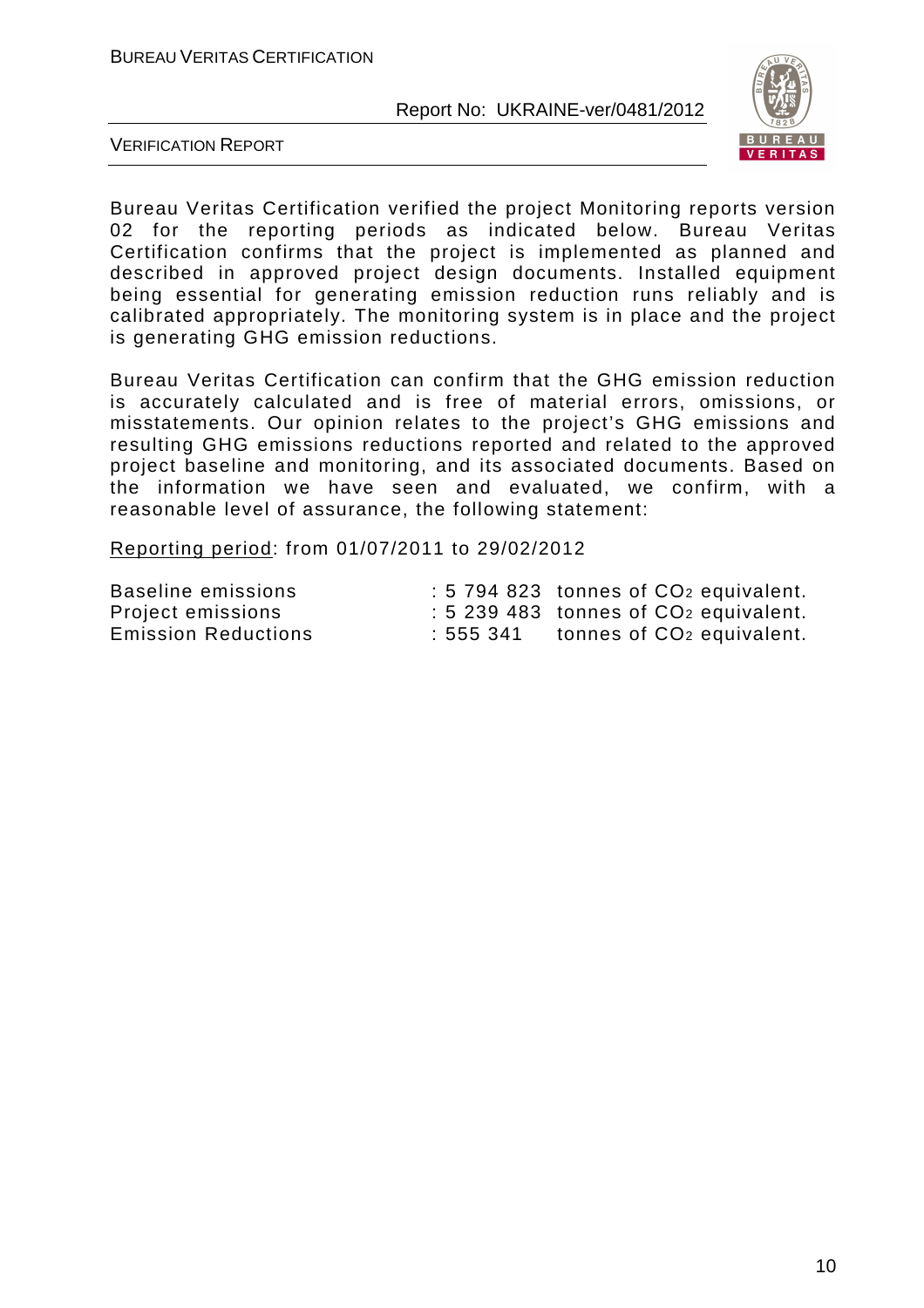

VERIFICATION REPORT

# **5 REFERENCES**

#### **Category 1 Documents:**

Documents provided by JSC "Zaporizhstal" that relate directly to the GHG components of the project.

- /1/ Monitoring report for the period 01/07/2011 to 29/02/2011 of JI project "Reconstruction of the agglomerate and blast-furnace production at the JSC "Zaporizhstal" version 01 dated 05/04/2012
- /2/ The calculation of emissions reductions for the period 01/07/2011 to 29/02/2011 version 01 dated 02/04/2012
- /3/ Monitoring report for the period 01/07/2011 to 29/02/2011 of JI project "Reconstruction of the agglomerate and blast-furnace production at the JSC "Zaporizhstal" version 02 dated 23/04/2012
- /4/ Verification report for the period 01/01/2011 to 30/06/2011 of JI project "Reconstruction of the agglomerate and blast-furnace production at the JSC "Zaporizhstal" version 02 dated 05/09/2011
- /5/ Letter of Approval from National Environmental Investment Agency of Ukraine № 1386/23/7 dated 31/05/2011
- /6/ Letter of Approval from Swiss DFP Federal Office for the Environment № J294-0485 dated 27/04/2011
- /7/ PDD of the JI project "Reconstruction of the agglomerate and blast-furnace production at the JSC "Zaporizhstal" version 02 dated 14/04/2011
- /8/ Determination report #UKRAINE-det/0250/2011 of the JI project "Reconstruction of the agglomerate and blast-furnace production at the JSC "Zaporizhstal" dated 04/05/2011

#### **Category 2 Documents:**

Background documents related to the design and/or methodologies employed in the design or other reference documents.

- /1/ Internal standard of JSC "Zaporizhstal" STP 7.6-01-03 "Metrological support"
- /2/ Internal standard of JSC "Zaporizhstal" STP 7.6-03-03 "Procedure for repair of measuring equipment"
- /3/ Internal standard of JSC "Zaporizhstal" STP 7.6-04-03 "Procedure for metrological review"
- /4/ Internal standard of JSC "Zaporizhstal" STP 7.6-05-03 "Procedure for metrological certification"
- /5/ Internal standard of JSC "Zaporizhstal" STP 7.6-06-03 "Procedure for analyze ensuring of technological process"
- /6/ Internal standard of JSC "Zaporizhstal" STP 7.6-07-03 "Procedures for verification and calibration"
- /7/ Internal standard of JSC "Zaporizhstal" STP 7.6-08-03 "Provisions on liability for condition of measuring equipment in subdivisions"
- /8/ Internal standard of JSC "Zaporizhstal" STP 7.6-09-03 "Procedure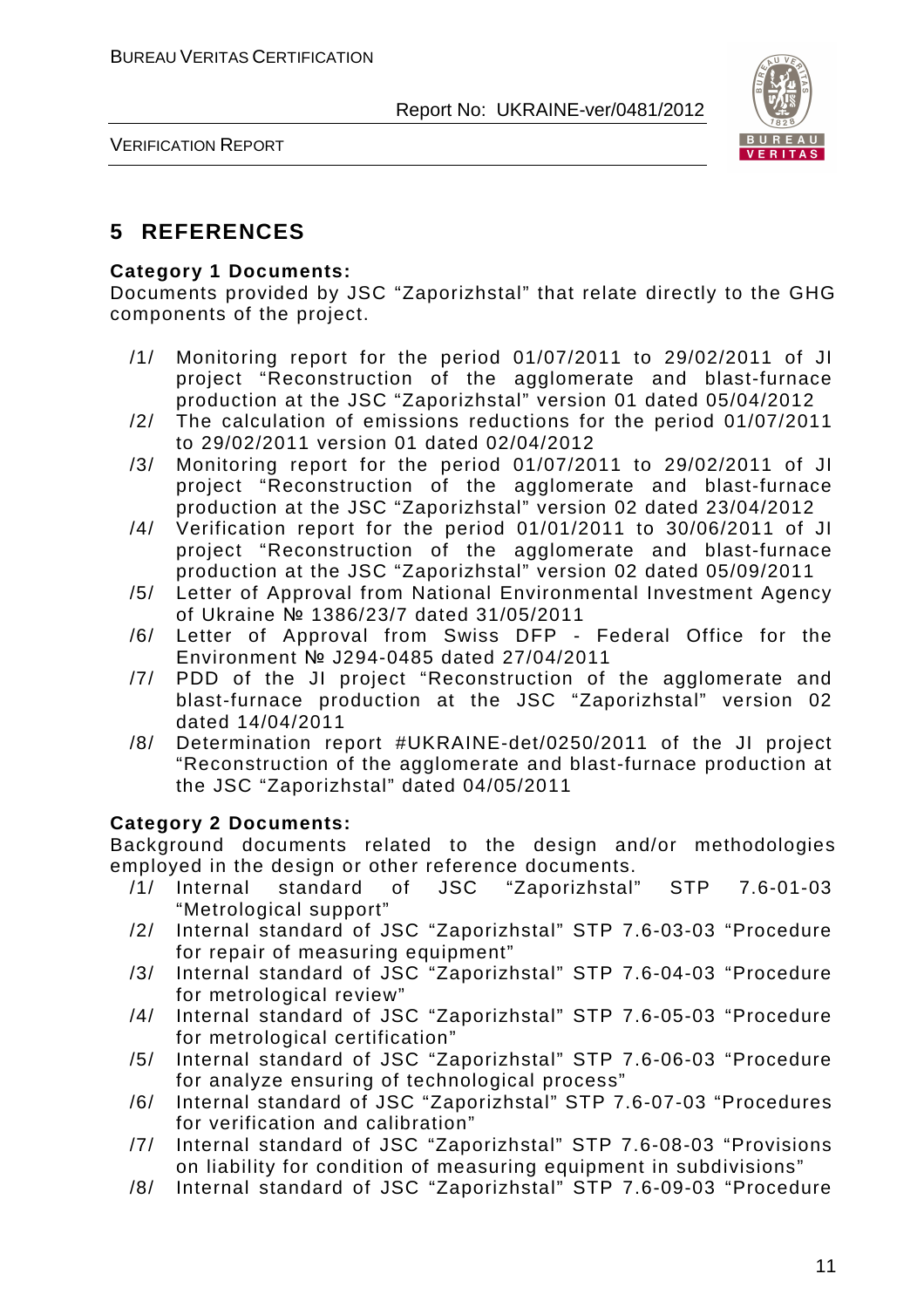VERIFICATION REPORT



for developing, manufacturing and operating templates"

- /9/ Internal standard of JSC "Zaporizhstal" STP 7.6-10-03 "Metrological supervision of the flowmeters"
- /10/ Order on saving and archiving project documentation #211 dated 28/04/2011
- /11/ Report of the air protection for 2011. Form 2TP (air).
- /12/ Report of the air protection for 2012. Form 2TP (air).
- /13/ Information note the class-voltage electricity consumed in the agglomerate and blast-furnace production.
- /14/ The protocol the meeting with Technical Director on the state of basic production assets Zaporizhstal and prepare a strategy for its reconstruction and technical upgrading dated 25 december 2002.
- /15/ JSC "Zaporizhstal". Business-plan. Technical reequipment of agglofactory. Reconstruction of agglomachine No.1. Reg No.539584
- /16/ Direction of approval of state technical committee statement No. 678p dated 23.06.2005
- /17/ State technical committee statement of putting ready-built object into operation No. 678p dated 23.06.2005
- /18/ Business-plan. General overhaul and reconstruction of blastfurnace-2. DT 336456. Volume 4. Reg. No.488408
- /19/ List of volumes related to general overhaul of blast-furnace-2 JSC "Zaporizhstal"
- /20/ Certificate of physical-chemical parameters of natural gas for the period 2011-2012
- /21/ Natural gas composition register for the period 2011-2012
- /22/ Detailed design "Complex of objectives for fuel accounting, taking into consideration the new requirements for procedure of settlement and automation of receiving new forms of reporting" dated 03.12.1998
- /23/ Rules of gas and liquids wastes measurement using restriction equipment RD 50-213-80
- /24/ Gas balance register for the period 2011-2012
- /25/ Natural and blast-furnace gas register. 2011-2012
- /26/ Consumer technical and economic calculation accounting
- /27/ Water assessment register for the period 2011-2012
- /28/ Actual volumes of production in departments of industrial complex for 2011-2012
- /29/ Report on electric power wastes in metallurgical industrial complex JSC "Zaporizhstal" for 2011-2012
- /30/ Report on work of gas department 2011-2012
- /31/ Meeting initiated by technical director record dated 25.12.2002
- /32/ Conclusion No.161 of state ecological expertise dated 26.12.2002
- /33/ Project of JSC "Zaporizhstal" "General overhaul and reconstruction of blast-furnace-2 DT 336456 Volume 1
- /34/ Project of JSC "Zaporizhstal" "General overhaul and reconstruction of blast-furnace-2 DT 336456 Volume 2 Reg. No.488406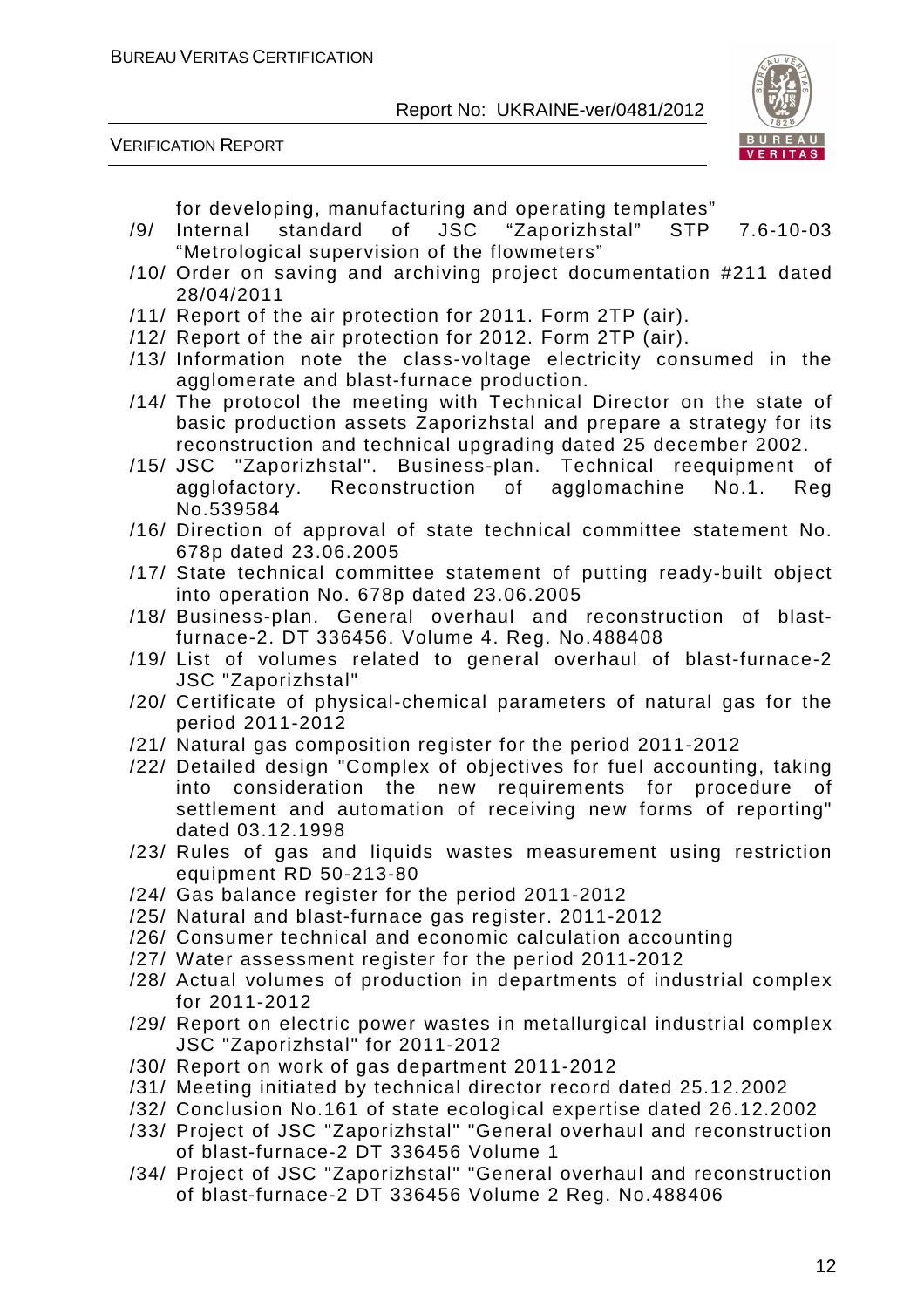

VERIFICATION REPORT

- /35/ Project of JSC "Zaporizhstal" "General overhaul and reconstruction blast-furnace-2 DT 336456 Volume 2. Statement of ecological consequence
- /36/ Project of JSC "Zaporizhstal" "General overhaul and reconstruction blast-furnace-2 DT 336456 Volume 2. Environmental impact assessment
- /37/ Information on personnel training of JSC "Zaporizhstal" for 2011
- /38/ Personnel training programm of JSC "Zaporizhstal" for working with equipment for preparation and injection of dust-coal fuel into blast-furnace
- /39/ Second stage of training according appendix B to the contract No. 1323.37515.06.64I dated 08.12.06 between JSC "Zaporizhstal" and Kuttner GmbH & Co. KG
- /40/ Certificate of attendance the seminar "Introduction into explosion proof equipment "ATEX" of hoover facility of product company INTENSIV FILTER" for A. Merezniyk
- /41/ Certificate of attendance the seminar "Introduction into explosion proof equipment "ATEX" of hoover facility of product company INTENSIV FILTER" for N. Stakhanova
- /42/ Certificate of attendance the seminar LAB-01 for laboratory personnel for N. Povstyana
- /43/ Certificate of attendance the group seminar GEN01/PLC01/PLC02/PLC03/POS01 for V.Bublej
- /44/ Certificate of attendance the group seminar GEN01/PLC01/PLC02/PLC03/POS01 for A.Gavrylenko
- /45/ Certificate of attendance the group seminar GEN01/PLC01/PLC02/PLC03/POS01 for S.Moscalets
- /46/ Photo Passport Disc-250-1121 natural gas consumption № 82670
- /47/ Photo Disc-250-1121 natural gas consumption № 82670
- /48/ Photo passport transducer DM-3583 № 12560
- /49/ Photo passport secondary device KSD-3 steam consumption № 195038
- /50/ Photo Secondary device KSD-3 steam consumption № 195038
- /51/ Photo passport transducer DM-3583 № 5654
- /52/ Photo passport converter BPL № 5805
- /53/ Photo passport secondary device Disk-250-1121 airflow № 20327
- /54/ Photo Secondary device Disc-250-1121 airflow № 20327
- /55/ Photo passport Disc-250-1121 consumption of industrial water № 91467
- /56/ Photo passport KSD-3 consumption of industrial water № 191712
- /57/ Photo passport KSD-3 consumption of industrial water № 362835
- /58/ Photo Secondary device. Disc-250-1121 rate of industrial water № 91467
- /59/ Photo Secondary device KSD-3 consumption of industrial water № 191712
- /60/ Photo Secondary device KSD-3 consumption of industrial water № 362835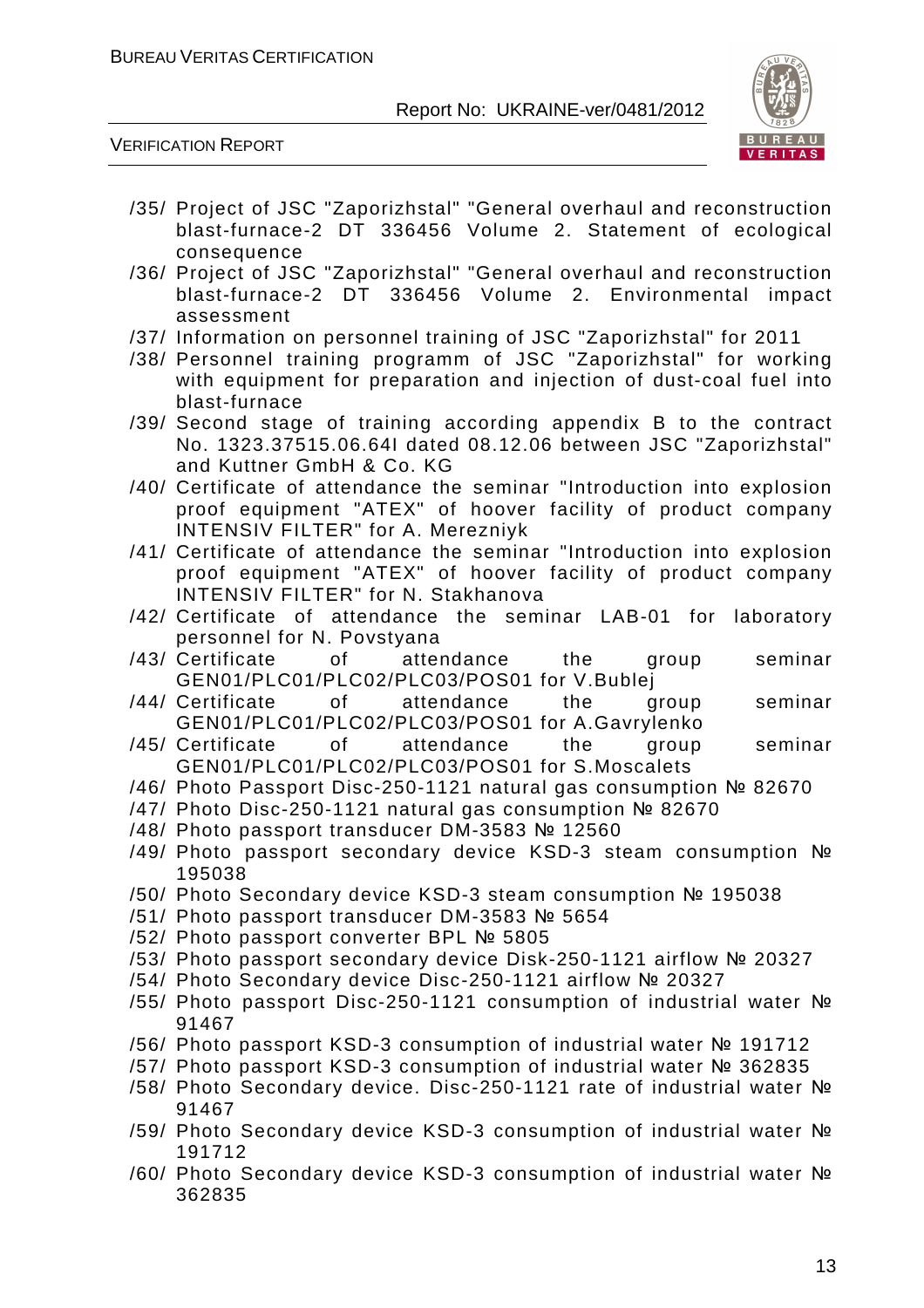



- /61/ Photo Journal of industrial water balance on sinister workshop
- /62/ Photo Act to withdraw assets from the blast furnace#1 from July 2005
- /63/ Photos Act a technical survey of Blast Furnace#1 of 20/01/2005
- /64/ Photo Decision about the cancellation of BF#1
- /65/ Photo passport number 45 on the scale electromechanical HR-200000RT with information about the verification
- /66/ Photo Passport number 46 on the scale electromechanical HR-200000RT with information on the verification
- /67/ Photo Shipped pig iron logbook
- /68/ Photo Electromechanical scales HR-200000RT № 45
- /69/ Photo Electromechanical scales HR-200000RT № 46
- /70/ Passport on the scales 02/16E
- /71/ Passport on the scales 02/25E
- /72/ Passport on the scales 02/26E
- /73/ Passport on the scales 02/27E
- /74/ Passport on the scales 02/24E
- /75/ Passport on the scales 02/23E
- /76/ Passport on the scales 02/22E
- /77/ Passport on the scales 02/21E
- /78/ Passport on the scales 02/20E
- /79/ Passport on the scales 02/19E
- /80/ Passport on the scales 02/18E
- /81/ Passport on the scales 02/17E
- /82/ Passport on the scales 02/29E
- /83/ Photo Electronic form accounting of electricity consumption by the blast furnace workshop
- /84/ Photo Report on energy consumption for active power
- /85/ Photo Electronic form accounting of electricity consumption in the sinter workshop
- /86/ Photo Report on energy consumption for active power
- /87/ Photo Counting of electricity per day substation M-1 logbook
- /88/ Photo monthly report on consumption of electricity
- /89/ Photo Daily statement of electricity consumption by substation M-1
- /90/ Photo passport multifunction electricity meter type EvroALFA number 01103132
- /91/ Photo passport multifunction electricity meter type EvroALFA number 01103390
- /92/ Photo passport multifunction electricity meter type EvroALFA number 01103359
- /93/ Photo passport multifunction electricity meter type EvroALFA number 01103265
- /94/ Photo passport multifunction electricity meter type EvroALFA number 01103170
- /95/ Photo passport multifunction electricity meter type EvroALFA number 01103184
- /96/ Photo passport multifunction electricity meter type EvroALFA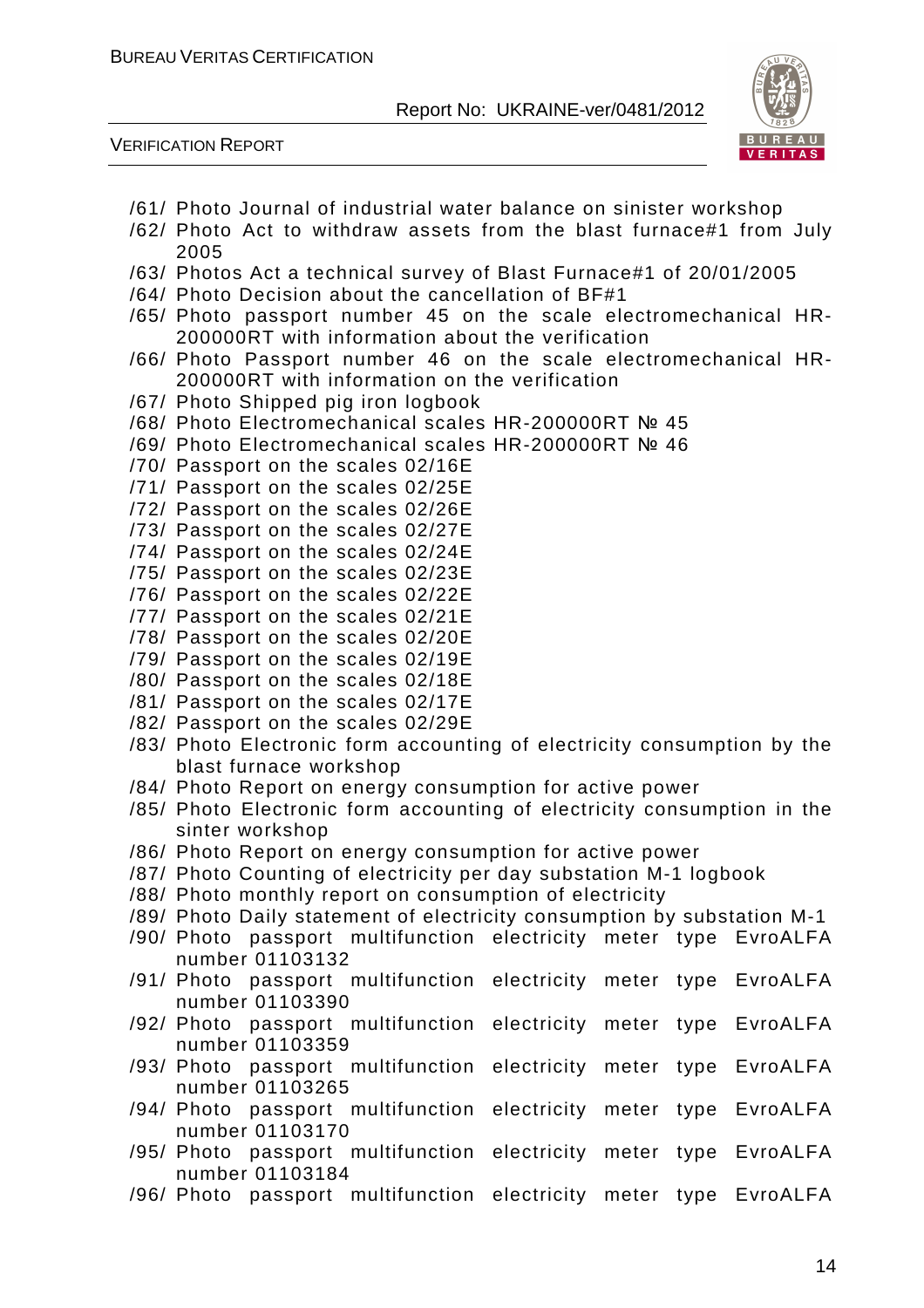

VERIFICATION REPORT

number 01103186

|  |                 | /97/ Photo passport multifunction electricity meter type EvroALFA |  |  |
|--|-----------------|-------------------------------------------------------------------|--|--|
|  | number 01103368 |                                                                   |  |  |
|  |                 | /98/ Photo passport multifunction electricity meter type EvroALFA |  |  |
|  | number 01103372 |                                                                   |  |  |
|  |                 | /99/ Photo passport multifunction electricity meter type EvroALFA |  |  |
|  | number 01103293 |                                                                   |  |  |
|  |                 | /100 Photo passport multifunction electricity meter type EvroALFA |  |  |
|  | number 01103190 |                                                                   |  |  |
|  |                 | /101 Photo passport multifunction electricity meter type EvroALFA |  |  |
|  | number 01103155 |                                                                   |  |  |
|  |                 | /102 Photo passport multifunction electricity meter type EvroALFA |  |  |
|  | number 01103161 |                                                                   |  |  |
|  |                 | /103 Photo passport multifunction electricity meter type EvroALFA |  |  |
|  | number 01103275 |                                                                   |  |  |
|  |                 | /104 Photo passport multifunction electricity meter type EvroALFA |  |  |
|  | number 01103156 |                                                                   |  |  |
|  |                 | /105 Photo passport multifunction electricity meter type EvroALFA |  |  |
|  | number 01103276 |                                                                   |  |  |

#### **Persons interviewed:**

List persons interviewed during the verification or persons that contributed with other information that are not included in the documents listed above.

| /1/         | Aleksandr Grabko      | - head of automation and metrology bureau,<br>JSC "Zaporizhstal"                                                                                        |
|-------------|-----------------------|---------------------------------------------------------------------------------------------------------------------------------------------------------|
| /2/         | Nikolay Nechyporuk    | deputy head of personnel training<br>department, JSC "Zaporizhstal"                                                                                     |
| /3/         | Pavel Sidelnikov      | Head of sintering workshop,<br><b>JSC</b><br>"Zaporizhstal"                                                                                             |
| /4/         | Evgeniy Gonchar       | - Senior Master of metrological department<br>(sintering workshop), JSC "Zaporizhstal"                                                                  |
| /5/         | Vladimir Yarysh       | - deputy head of power engineering<br>department, JSC "Zaporizhstal"                                                                                    |
| /6/         | Inna Kholina          | head of environmental<br>laboratory,<br>$\overline{\phantom{a}}$<br>JSC "Zaporizhstal"                                                                  |
| /7/         | <b>Vladimir Piven</b> | - Senior master blast-furnace workshop, JSC<br>"Zaporizhstal"                                                                                           |
| /8/         | Vladimir Otryshko     | - Senior master of the electric plant CHPP,<br>JSC "Zaporizhstal"                                                                                       |
| /9/<br>/10/ | Peter Yatsyshyn       | - engineer on safety, JSC "Zaporizhstal"<br>Georgiy Veremeychyk- ecology Deputy Department, Institute for<br><b>Environment and Energy Conservation</b> |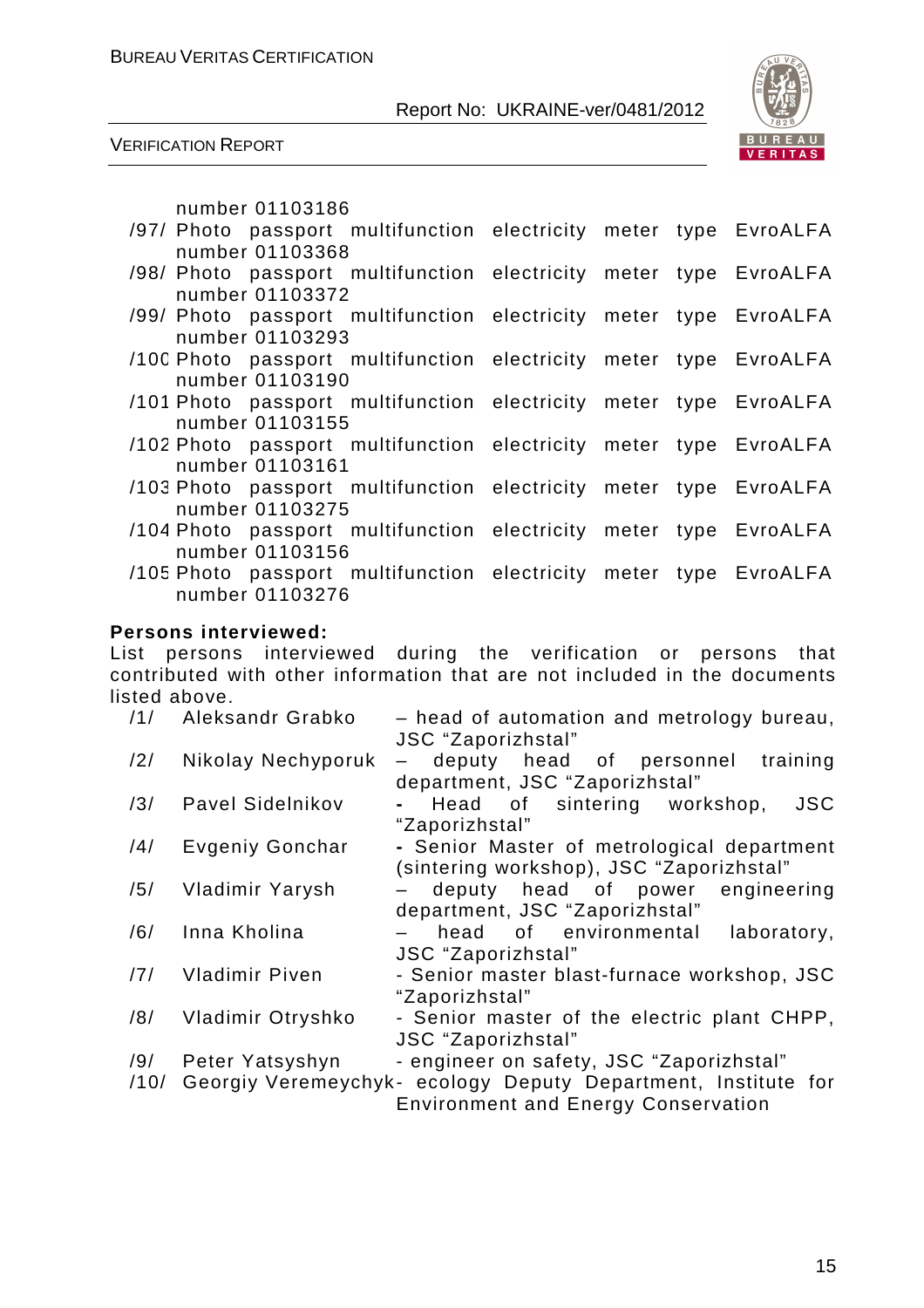

VERIFICATION REPORT

# **APPENDIX A: VERIFICATION PROTOCOL**

| Table 1 |                                         |  | Check list for verification, according to the JOINT IMPLEMENTATION DETERMINATION AND |  |
|---------|-----------------------------------------|--|--------------------------------------------------------------------------------------|--|
|         | <b>VERIFICATION MANUAL (Version 01)</b> |  |                                                                                      |  |

| <b>DVM</b><br>Paragra | <b>Check Item</b>                                                                                                                                                                                                  | Initial finding                                                                                                                                                                                                                                                          | <b>Draft</b><br><b>Conclusi</b> | <b>Final</b><br><b>Conclusi</b> |
|-----------------------|--------------------------------------------------------------------------------------------------------------------------------------------------------------------------------------------------------------------|--------------------------------------------------------------------------------------------------------------------------------------------------------------------------------------------------------------------------------------------------------------------------|---------------------------------|---------------------------------|
| ph                    |                                                                                                                                                                                                                    |                                                                                                                                                                                                                                                                          | on                              | on                              |
|                       | Project approvals by Parties involved                                                                                                                                                                              |                                                                                                                                                                                                                                                                          |                                 |                                 |
| 90                    | Has the DFPs of at least one Party<br>submitting<br>first  <br>when<br>the<br>verification report to the secretariat<br>for publication in accordance with<br>paragraph 38 of the JI guidelines,<br>at the latest? | DFP of Switzerland have issued written<br>involved, other than the host Party, $ $ project approval (LoA) when submitting the<br>issued a written project approval first verification report for publication in<br>accordance with paragraph 38 of the JI<br>guidelines. | OK.                             | <b>OK</b>                       |
| 91                    | Are all the written project approvals                                                                                                                                                                              | Yes, all the written project approvals by                                                                                                                                                                                                                                | OK                              | OK.                             |
|                       | by Parties involved unconditional?                                                                                                                                                                                 | Parties involved are unconditional.                                                                                                                                                                                                                                      |                                 |                                 |
|                       | <b>Project implementation</b>                                                                                                                                                                                      |                                                                                                                                                                                                                                                                          |                                 |                                 |
| 92                    | Has the project been implemented<br>PDD<br>in accordance<br>with the<br>regarding which the determination<br>has been deemed final and is so<br>listed on the UNFCCC JI website?                                   | Implementation of the project activity was<br>realized according to<br>the<br>project<br>implementation schedule described in the<br>project design document.<br>There are no deviations or revisions to the<br>determined PDD.                                          | OK.                             | OK                              |
| 93                    | What is the status of operation of<br>the project during the monitoring<br>period?                                                                                                                                 | Monitoring reports indicated the current<br>status of the project activity implementation.<br>Based on provided materials, there is known<br>that all project equipments were operational<br>in the reporting period.                                                    | OK.                             | OK.                             |
|                       | <b>Compliance with monitoring plan</b>                                                                                                                                                                             |                                                                                                                                                                                                                                                                          |                                 |                                 |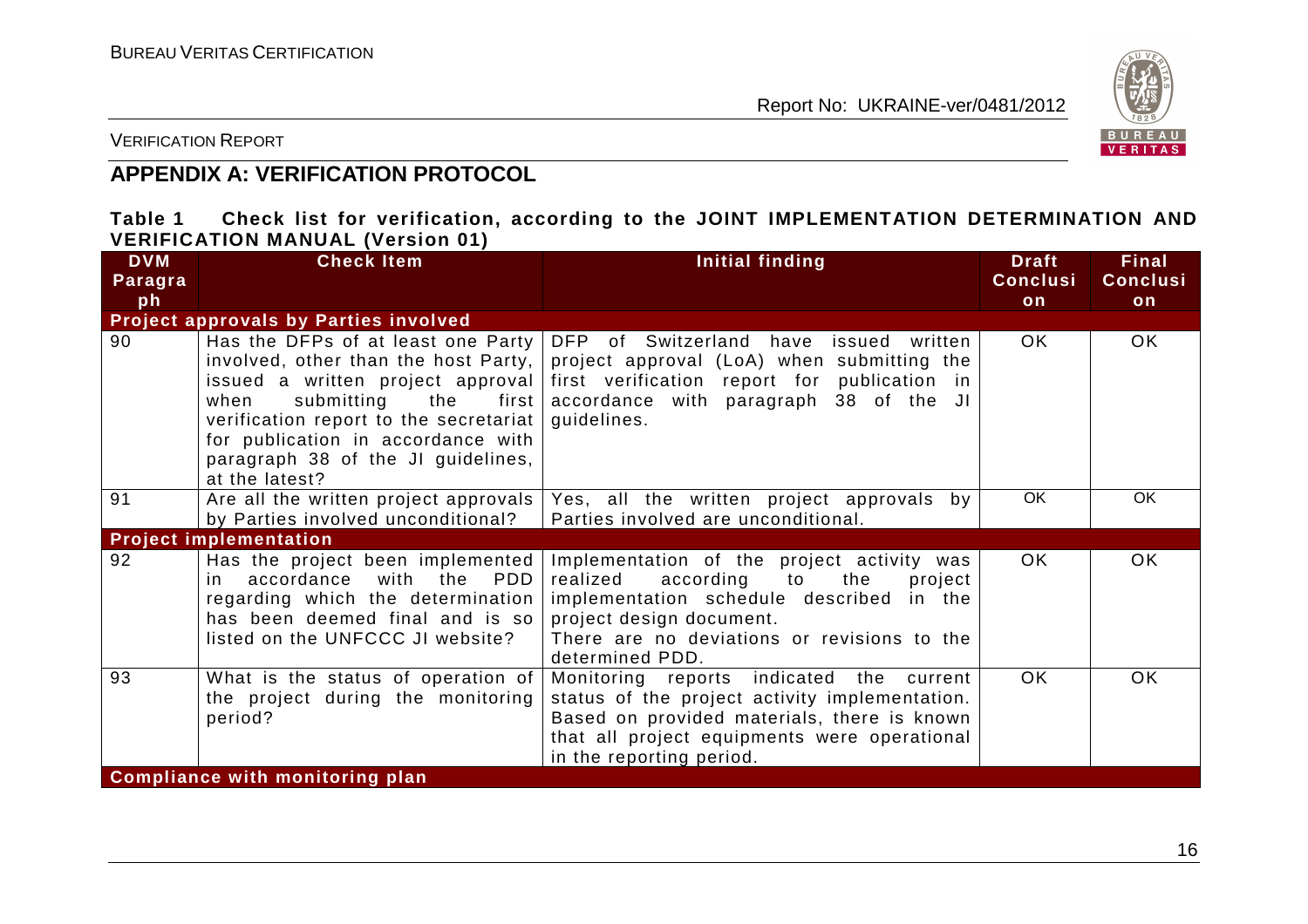

# VERIFICATION REPORT

| <b>DVM</b><br>Paragra | <b>Check Item</b>                                                                                                                                                                                                                                                                                                                                                                   | Initial finding                                                                                                                                                                                                                                                                                                                                                                                                | <b>Draft</b><br><b>Conclusi</b>                                                                                                              | <b>Final</b><br><b>Conclusi</b> |
|-----------------------|-------------------------------------------------------------------------------------------------------------------------------------------------------------------------------------------------------------------------------------------------------------------------------------------------------------------------------------------------------------------------------------|----------------------------------------------------------------------------------------------------------------------------------------------------------------------------------------------------------------------------------------------------------------------------------------------------------------------------------------------------------------------------------------------------------------|----------------------------------------------------------------------------------------------------------------------------------------------|---------------------------------|
| ph<br>94              | Did<br>the<br>monitoring<br>occur<br>in<br>accordance with the<br>monitoring<br>plan included in the PDD regarding<br>which the determination has been<br>deemed final and is so listed on the<br>UNFCCC JI website?                                                                                                                                                                | The monitoring process at JSC "Zaporizhstal"<br>is carried out in accordance<br>with the<br>monitoring plan included in the registered<br>PDD version 02 dated 14.04.2011.<br>Data used for calculation of emissions<br>reduction based on information that confirmed<br>by JSC "Zaporizhstal" documents.                                                                                                      | on<br>OK.                                                                                                                                    | on<br>OK.                       |
| 95(a)                 | emission<br>For<br>calculating<br>the<br>reductions or enhancements of net<br>removals, were key factors, e.g.<br>those listed in 23 (b) (i)-(vii) above,<br>influencing the baseline emissions<br>or net removals and the activity<br>level of the project and the<br>emissions or removals as well as<br>risks associated with the project<br>taken into account, as appropriate? | All key factors influencing the baseline<br>emissions or net removals and the activity<br>level of the project and the emissions or<br>removals as well as risks associated with the<br>project were<br>taken<br>into<br>account,<br>as<br>appropriate for calculating the emission<br>reductions.<br>CL 01. Please provide documented evidence<br>about class voltage electricity consumed by<br>the project. | <b>CL 01</b>                                                                                                                                 | <b>OK</b>                       |
| 95(b)                 | data<br>Are<br>used<br>sources<br>for<br>calculating emission reductions or<br>enhancements of<br>net removals<br>clearly identified,<br>reliable<br>and<br>transparent?                                                                                                                                                                                                            | Data sources used for calculating emission<br>reductions are clearly identified, reliable and<br>transparent. On site responsible persons<br>register<br>data<br>from<br>the<br>measurement<br>equipments and fixed monitoring data to<br>logbooks, monthly data collected to the<br>technical<br>roles<br>reports.<br>All<br>and<br>responsibilities are described in details in the<br>Monitoring reports.   | <b>CL 02</b><br><b>CL 04</b><br><b>CL 05</b><br><b>CL 06</b><br><b>CL 07</b><br><b>CL 08</b><br><b>CL 09</b><br><b>CL 10</b><br><b>CL 11</b> | <b>OK</b>                       |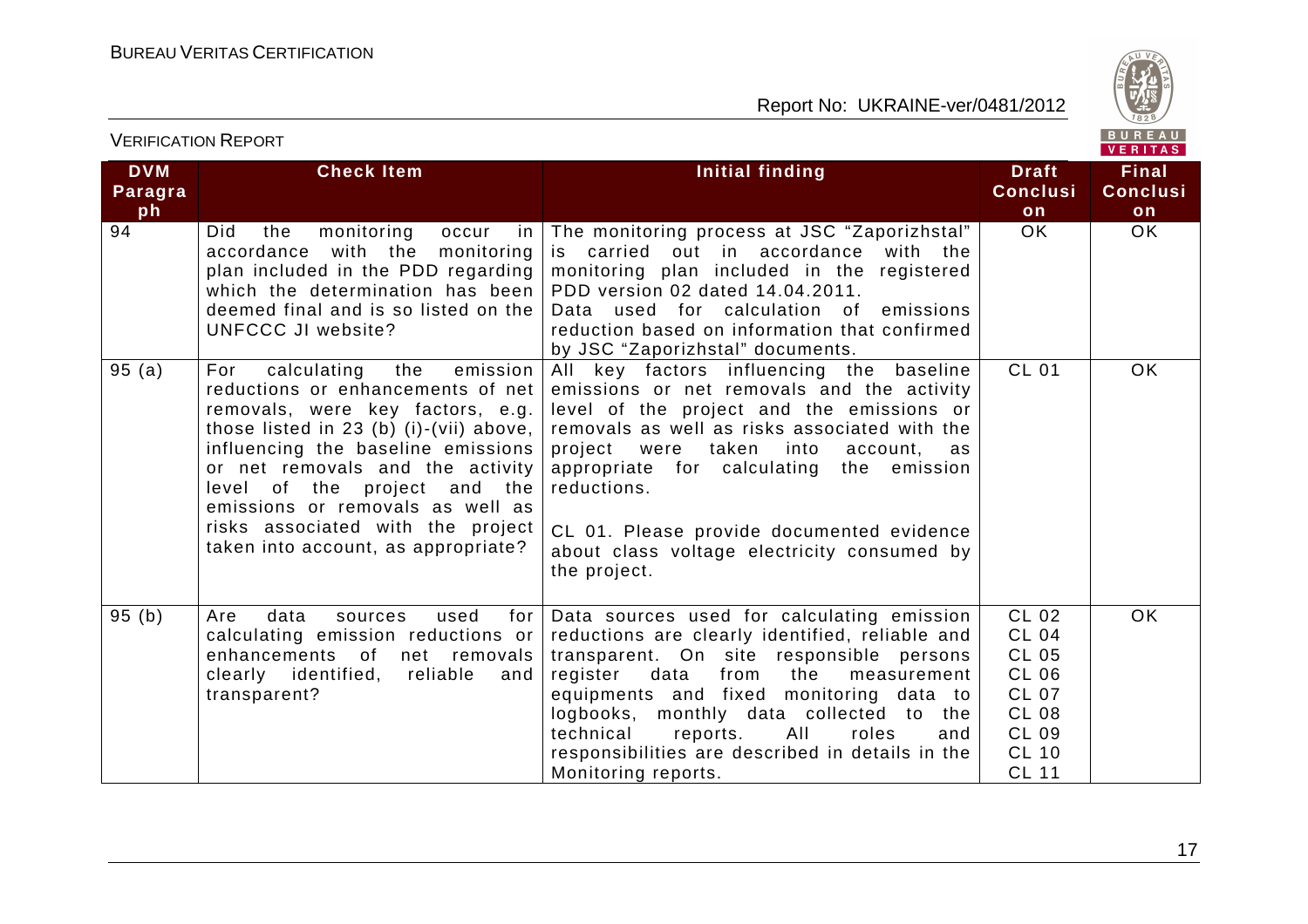

|                       |                   |                                                                                                                                                                              |                                                                              | VERITAS                         |
|-----------------------|-------------------|------------------------------------------------------------------------------------------------------------------------------------------------------------------------------|------------------------------------------------------------------------------|---------------------------------|
| <b>DVM</b><br>Paragra | <b>Check Item</b> | Initial finding                                                                                                                                                              | <b>Draft</b><br><b>Conclusi</b>                                              | <b>Final</b><br><b>Conclusi</b> |
| ph                    |                   |                                                                                                                                                                              | on                                                                           | on                              |
|                       |                   | CL 02. Please provide documented evidence<br>of the stage on which the introduction of<br>pulverized coal injection (PCI).                                                   | <b>CL 12</b><br><b>CL 13</b><br><b>CL 14</b><br><b>CL 15</b><br><b>CL 16</b> |                                 |
|                       |                   | CL 03. Please submit the EIA for the project.                                                                                                                                | <b>CL 17</b>                                                                 |                                 |
|                       |                   | CL 04. Please explain the procedure of<br>collection of data monitored (Cl.3.1.1).                                                                                           | <b>CL 18</b><br><b>CL 19</b>                                                 |                                 |
|                       |                   | CL 05. Please explain and provide options<br>"the normal course of operation of the<br>equipment".                                                                           | <b>CL 20</b><br><b>CL 21</b><br><b>CL 22</b>                                 |                                 |
|                       |                   | CL 06. Please explain what programs are<br>used "to obtain data on costing and obtaining<br>values of specific consumption of fuel and<br>materials per unit of production". |                                                                              |                                 |
|                       |                   | CL 07. Please explain how the data<br>determined that "partially stored in the<br>electronic database".                                                                      |                                                                              |                                 |
|                       |                   | <b>CL</b><br>08.<br>Please explain<br>how<br>the<br>systematization of data in documents daily,<br>monthly and annual registration.                                          |                                                                              |                                 |
|                       |                   | CL 09. Please pass "Ukrainian norms" for the<br>accuracy and error.                                                                                                          |                                                                              |                                 |
|                       |                   | CL 10. Please provide estimates of error level<br>devices and certificates that confirm this.                                                                                |                                                                              |                                 |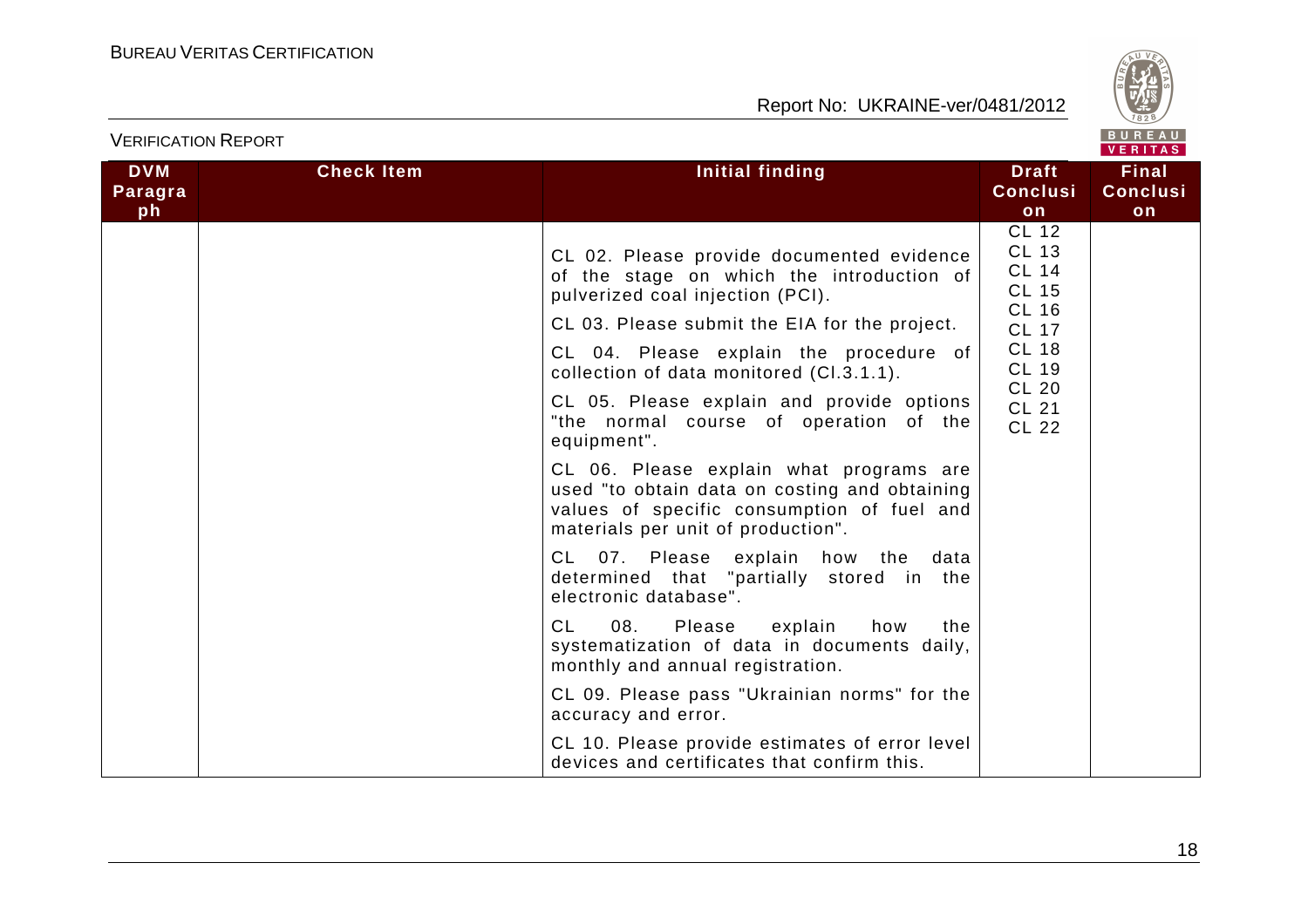



|                             |                   |                                                                                                                                                                                 |                                       | V E R I T A S                         |
|-----------------------------|-------------------|---------------------------------------------------------------------------------------------------------------------------------------------------------------------------------|---------------------------------------|---------------------------------------|
| <b>DVM</b><br>Paragra<br>ph | <b>Check Item</b> | <b>Initial finding</b>                                                                                                                                                          | <b>Draft</b><br><b>Conclusi</b><br>on | <b>Final</b><br><b>Conclusi</b><br>on |
|                             |                   | CL 11 Please specify Table 2 according to the<br>list of devices listed in Annex 2.                                                                                             |                                       |                                       |
|                             |                   | CL 12. Please provide the name internal<br>standard used.                                                                                                                       |                                       |                                       |
|                             |                   | CL 13. Please explain which establish the<br>responsibility of the Chief Metrologist.                                                                                           |                                       |                                       |
|                             |                   | CL 14. Please explain why calculations using<br>data from IPCC 2006 and not from the NIR.                                                                                       |                                       |                                       |
|                             |                   | CL 15. Please adjust the style statement of<br>the formulas used for calculations.                                                                                              |                                       |                                       |
|                             |                   | CL 16. Please post a description of the data<br>presented in Tables 8 and 9 in the<br>appropriate places.                                                                       |                                       |                                       |
|                             |                   | CL 17. Please adjust the schemes listed in<br>Appendix 1.                                                                                                                       |                                       |                                       |
|                             |                   | CL 18. Please add information about the last<br>test / calibration in table Appendix 2.                                                                                         |                                       |                                       |
|                             |                   | CL 19. Please indicate which of the<br>completed project for the event include<br>equipment is given in Appendix 2.                                                             |                                       |                                       |
|                             |                   | CL 20. Please explain why serial number set<br>of measuring equipment does not meet<br>specified by the report of the monitoring.<br>For example, sensor 3095 FB serial number, |                                       |                                       |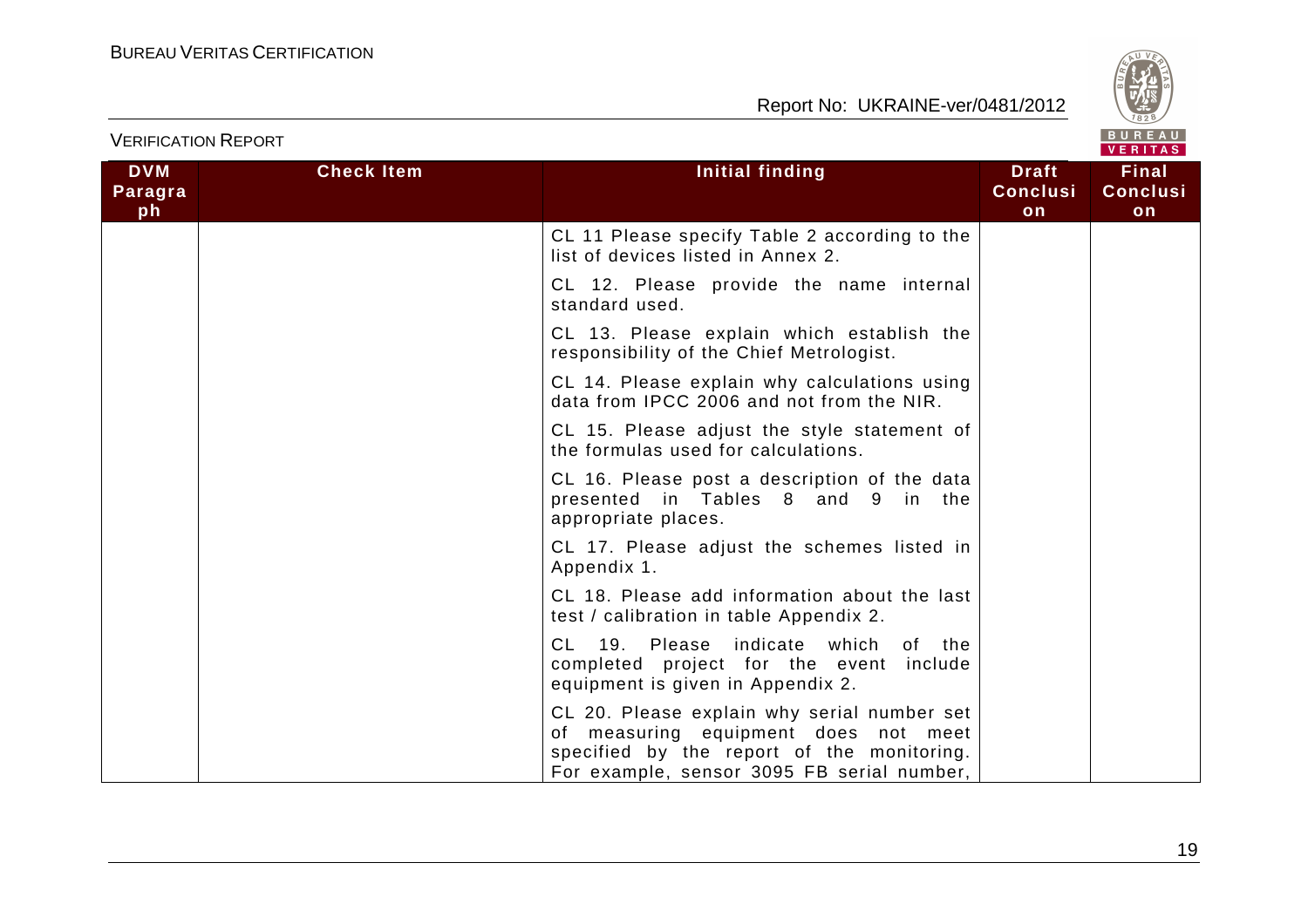

|                             |                                                                                                                                                                                                                                                                               |                                                                                                                                                                                                                                                                                                                                                                                                       |                                       | VENIIAS.                              |
|-----------------------------|-------------------------------------------------------------------------------------------------------------------------------------------------------------------------------------------------------------------------------------------------------------------------------|-------------------------------------------------------------------------------------------------------------------------------------------------------------------------------------------------------------------------------------------------------------------------------------------------------------------------------------------------------------------------------------------------------|---------------------------------------|---------------------------------------|
| <b>DVM</b><br>Paragra<br>ph | <b>Check Item</b>                                                                                                                                                                                                                                                             | <b>Initial finding</b>                                                                                                                                                                                                                                                                                                                                                                                | <b>Draft</b><br><b>Conclusi</b><br>on | <b>Final</b><br><b>Conclusi</b><br>on |
|                             |                                                                                                                                                                                                                                                                               | according to MR - 105150, serial number<br>actually installed sensor 0105157                                                                                                                                                                                                                                                                                                                          |                                       |                                       |
|                             |                                                                                                                                                                                                                                                                               | CL 21. Please provide documents replacing<br>equipment and explain why these options<br>MR.<br>reflected<br>in<br>the<br>were<br>not<br>For example, object "steam pressure input 2"<br>equipment "Pressure sensor <b>AM3583</b> serial<br>number 12991" and "secondary device КСД-3<br>serial number 176470" were replaced by<br>"sensor "Safyr" and "secondary device "Диск-<br>250", respectively. |                                       |                                       |
|                             |                                                                                                                                                                                                                                                                               | CL 22. Please correct the typos in the serial<br>number of devices listed in Annex 2.                                                                                                                                                                                                                                                                                                                 |                                       |                                       |
| 95(c)                       | Are emission factors, including<br>default emission factors, if used for<br>calculating the emission reductions<br>or enhancements of net removals,<br>selected by carefully balancing<br>accuracy and reasonableness, and<br>appropriately justified<br>0f<br>the<br>choice? | Emission factors, including default emission<br>factors, if used for calculating the emission<br>reductions or enhancements of net removals,<br>selected by carefully balancing accuracy and<br>reasonableness, and appropriately justified of<br>the choice                                                                                                                                          | <b>OK</b>                             | OK.                                   |
| 95(d)                       | calculation<br>of emission<br>the<br>ls -<br>reductions or enhancements of net<br>removals based on conservative<br>assumptions and the most plausible<br>scenarios in a transparent manner?                                                                                  | The calculation of emission reductions is<br>based on conservative assumptions and the<br>most plausible scenarios in a transparent<br>manner.                                                                                                                                                                                                                                                        | <b>OK</b>                             | <b>OK</b>                             |

VERIFICATION REPORT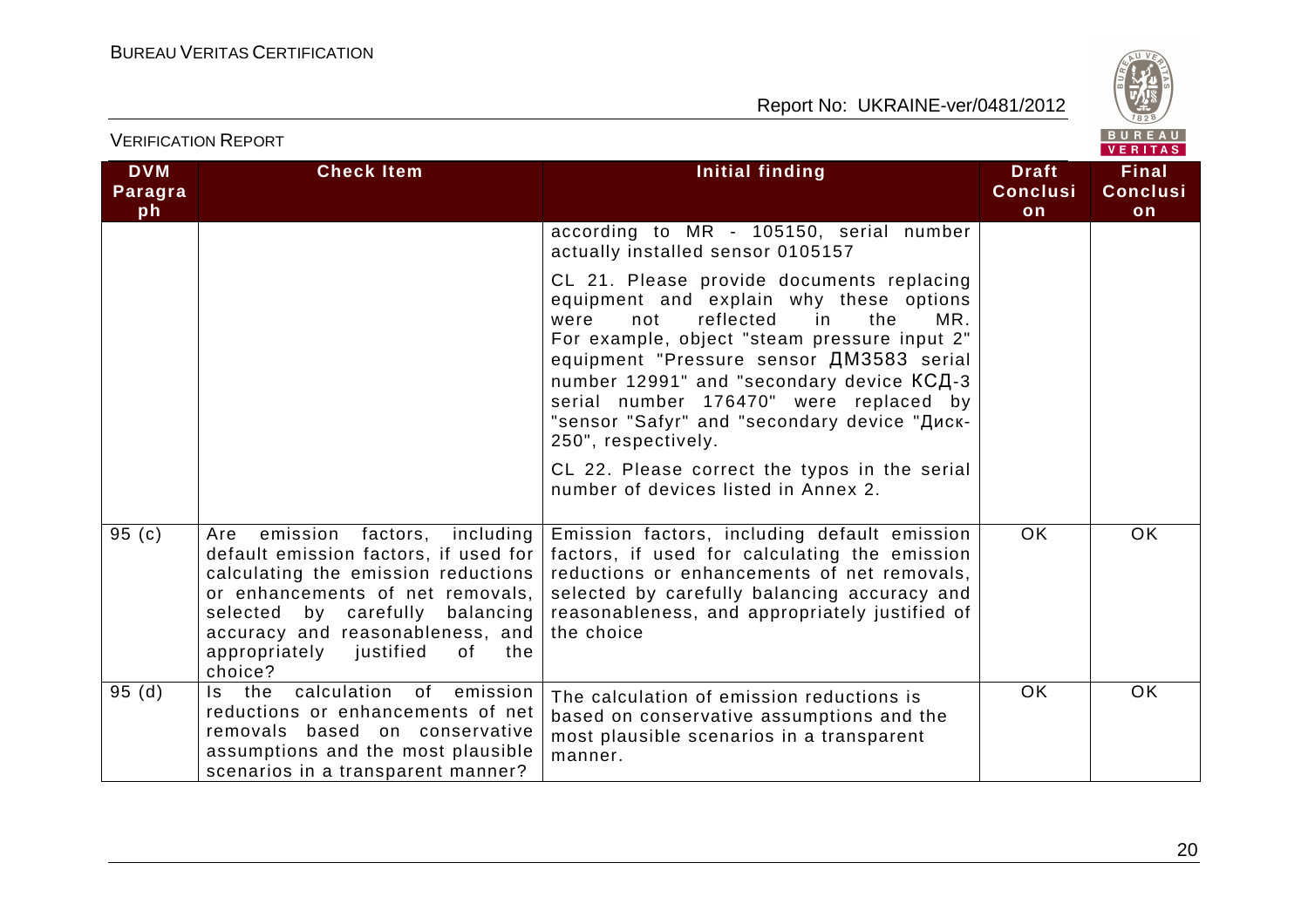

| BUREAU<br><b>VERIFICATION REPORT</b><br><b>VERITAS</b> |                                                                                                                                                                                                                                                                                                                                  |                                                                                                                                                                                                |                                       |                                |
|--------------------------------------------------------|----------------------------------------------------------------------------------------------------------------------------------------------------------------------------------------------------------------------------------------------------------------------------------------------------------------------------------|------------------------------------------------------------------------------------------------------------------------------------------------------------------------------------------------|---------------------------------------|--------------------------------|
| <b>DVM</b><br>Paragra<br>ph                            | <b>Check Item</b>                                                                                                                                                                                                                                                                                                                | Initial finding                                                                                                                                                                                | <b>Draft</b><br><b>Conclusi</b><br>on | Final<br><b>Conclusi</b><br>on |
|                                                        |                                                                                                                                                                                                                                                                                                                                  | As a result of documents revision, all data<br>connected with estimation of emission<br>reduction are consistent through the<br>Monitoring reports and excel spreadsheets<br>with calculation. |                                       |                                |
|                                                        | Applicable to JI SSC projects only                                                                                                                                                                                                                                                                                               |                                                                                                                                                                                                |                                       |                                |
| 96                                                     | Is the relevant threshold to be<br>classified as JI SSC project not<br>exceeded during the monitoring<br>period on an annual average basis?<br>If the threshold is exceeded, is the<br>maximum emission reduction level<br>estimated in the PDD for the JI SSC<br>project or the bundle for the<br>monitoring period determined? | Not applicable                                                                                                                                                                                 | <b>OK</b>                             | <b>OK</b>                      |
|                                                        | Applicable to bundled JI SSC projects only                                                                                                                                                                                                                                                                                       |                                                                                                                                                                                                |                                       |                                |
| 97 (a)                                                 | Has the composition of the bundle<br>not changed from that is stated in<br>F-JI-SSCBUNDLE?                                                                                                                                                                                                                                       | Not applicable                                                                                                                                                                                 | <b>OK</b>                             | <b>OK</b>                      |
| 97(b)                                                  | If the determination was conducted<br>0f<br>the<br>basis<br>overall<br>an<br>on<br>monitoring plan, have the project<br>participants submitted a common<br>monitoring reports?                                                                                                                                                   | Not applicable                                                                                                                                                                                 | <b>OK</b>                             | <b>OK</b>                      |
| 98                                                     | If the monitoring is based on a<br>monitoring plan that provides for<br>overlapping monitoring periods, are<br>the<br>monitoring<br>periods<br>per                                                                                                                                                                               | Not applicable                                                                                                                                                                                 | OK                                    | <b>OK</b>                      |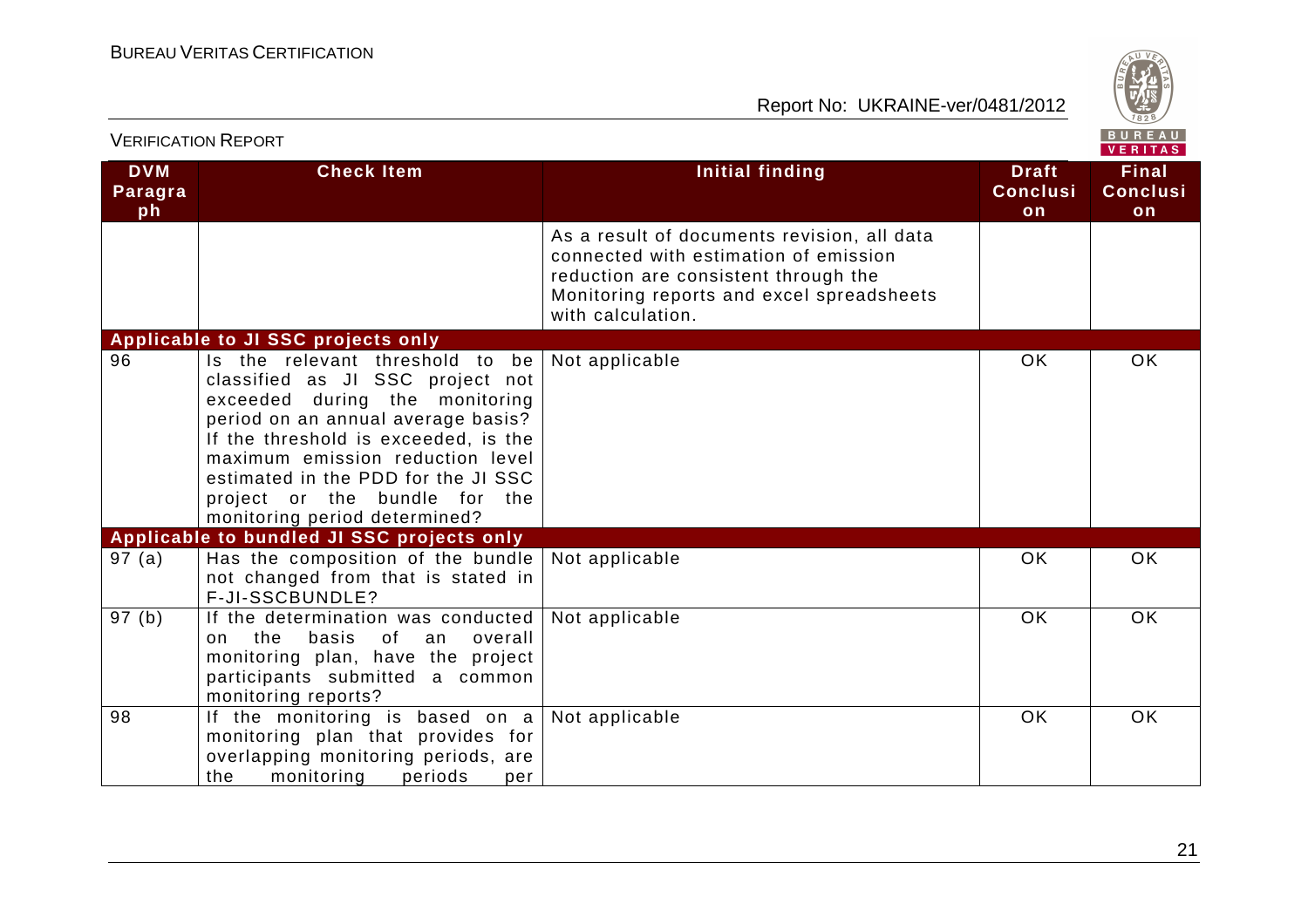

| <b>VERIFICATION REPORT</b>  |                                                                                                                                                                                                                                                                                  |                                                                                                                                                                                                                                                                                                                                           |                                       |                                |  |
|-----------------------------|----------------------------------------------------------------------------------------------------------------------------------------------------------------------------------------------------------------------------------------------------------------------------------|-------------------------------------------------------------------------------------------------------------------------------------------------------------------------------------------------------------------------------------------------------------------------------------------------------------------------------------------|---------------------------------------|--------------------------------|--|
| <b>DVM</b><br>Paragra<br>ph | <b>Check Item</b>                                                                                                                                                                                                                                                                | <b>Initial finding</b>                                                                                                                                                                                                                                                                                                                    | <b>Draft</b><br><b>Conclusi</b><br>on | Final<br><b>Conclusi</b><br>on |  |
|                             | component of the project clearly<br>specified in the monitoring reports?<br>Do the monitoring periods not<br>overlap with those for which<br>verifications were already deemed<br>final in the past?                                                                             |                                                                                                                                                                                                                                                                                                                                           |                                       |                                |  |
|                             | <b>Revision of monitoring plan</b>                                                                                                                                                                                                                                               |                                                                                                                                                                                                                                                                                                                                           |                                       |                                |  |
| 99(a)                       | Applicable only if monitoring plan is revised by project participant<br>Did the project participants provide<br>an appropriate justification for the<br>proposed revision?                                                                                                       | Not applicable                                                                                                                                                                                                                                                                                                                            | <b>OK</b>                             | <b>OK</b>                      |  |
| 99(b)                       | Does the proposed revision improve<br>the accuracy and/or applicability of<br>information collected compared to<br>the original monitoring plan without<br>changing conformity<br>with<br>the<br>relevant rules and regulations for<br>the establishment of monitoring<br>plans? | Not applicable                                                                                                                                                                                                                                                                                                                            | <b>OK</b>                             | <b>OK</b>                      |  |
| Data management             |                                                                                                                                                                                                                                                                                  |                                                                                                                                                                                                                                                                                                                                           |                                       |                                |  |
| 101 (a)                     | Is the implementation of data<br>collection procedures in accordance<br>with the monitoring plan, including<br>the quality control and quality<br>assurance procedures?                                                                                                          | of<br>Procedures<br>data<br>collection<br>are<br>implemented in compliance with the approved<br>monitoring plan.<br>Monitoring data of the project is monitored in<br>with<br>scheduled<br>compliance<br>frequency<br>approved in the developed monitoring plan<br>and monitoring procedure.<br>The quality control and quality assurance | <b>OK</b>                             | <b>OK</b>                      |  |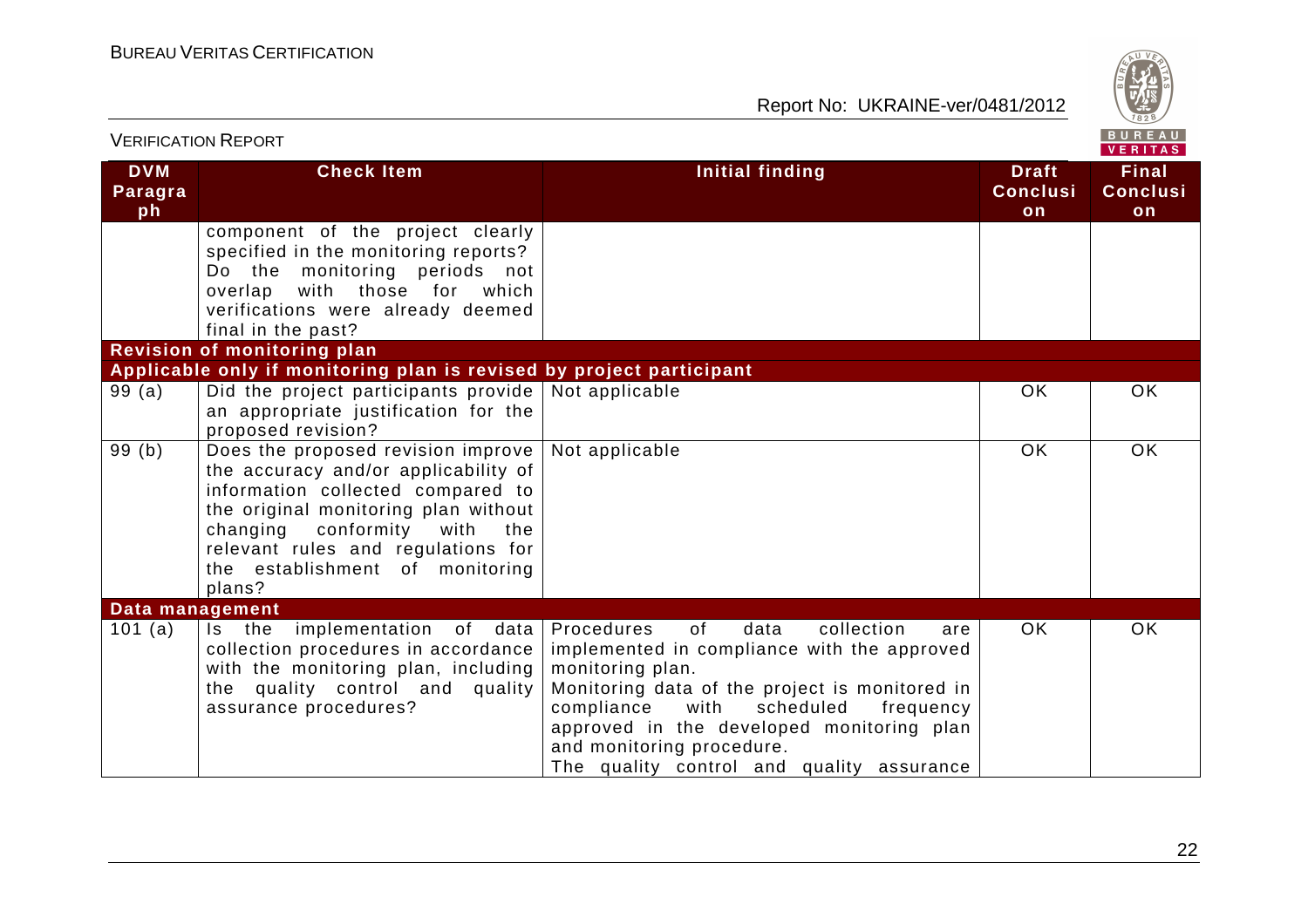

# VERIFICATION REPORT

| <b>DVM</b>    | <b>Check Item</b>                                                                                                          | Initial finding                                                                                                                                                                                                                                                                                                                                 | <b>Draft</b>          | <b>Final</b>          |
|---------------|----------------------------------------------------------------------------------------------------------------------------|-------------------------------------------------------------------------------------------------------------------------------------------------------------------------------------------------------------------------------------------------------------------------------------------------------------------------------------------------|-----------------------|-----------------------|
| Paragra<br>ph |                                                                                                                            |                                                                                                                                                                                                                                                                                                                                                 | <b>Conclusi</b><br>on | <b>Conclusi</b><br>on |
|               |                                                                                                                            | procedures realised due to performing of<br>internal audits and checking measures,<br>participation of third parties, and carrying out<br>of procedures of emergencies finding.                                                                                                                                                                 |                       |                       |
| 101(b)        | Is the function of the monitoring<br>equipment, including its calibration<br>status, is in order?                          | All monitoring equipments have calibration. It<br>is calibrated with periodic frequency (passport<br>states the calibration frequency for every<br>device) according to the national regulations.<br>During site visit verifiers received and<br>reviewed passports and/or certificates on<br>calibration of all measurement equipments.        | $\overline{OK}$       | <b>OK</b>             |
| 101(c)        | Are the evidence and records used<br>for the monitoring maintained in a<br>traceable manner?                               | The evidence and records used for the<br>monitoring are maintained on site of some<br>devices and in responsible departments in a<br>traceable manner.                                                                                                                                                                                          | <b>OK</b>             | <b>OK</b>             |
| 101(d)        | collection<br>Is.<br>the<br>data<br>and<br>management system for the project<br>in accordance with the<br>monitoring plan? | The data collection and management system<br>for the project is in accordance with the<br>approved monitoring plan. Implementation of<br>monitoring system was checked through site<br>visit, and concluded that monitoring system is<br>completely in accordance with the monitoring<br>plan. This fact is also confirmed by the<br>documents. | <b>OK</b>             | <b>OK</b>             |
|               |                                                                                                                            | Verification regarding programs of activities (additional elements for assessment)                                                                                                                                                                                                                                                              |                       |                       |
| 102           | Is any JPA that has not been added<br>to the JI PoA not verified?                                                          | Not applicable                                                                                                                                                                                                                                                                                                                                  | <b>OK</b>             | <b>OK</b>             |
| 103           | Is the verification based on the<br>monitoring reports of all JPAs to be                                                   | Not applicable                                                                                                                                                                                                                                                                                                                                  | OK                    | <b>OK</b>             |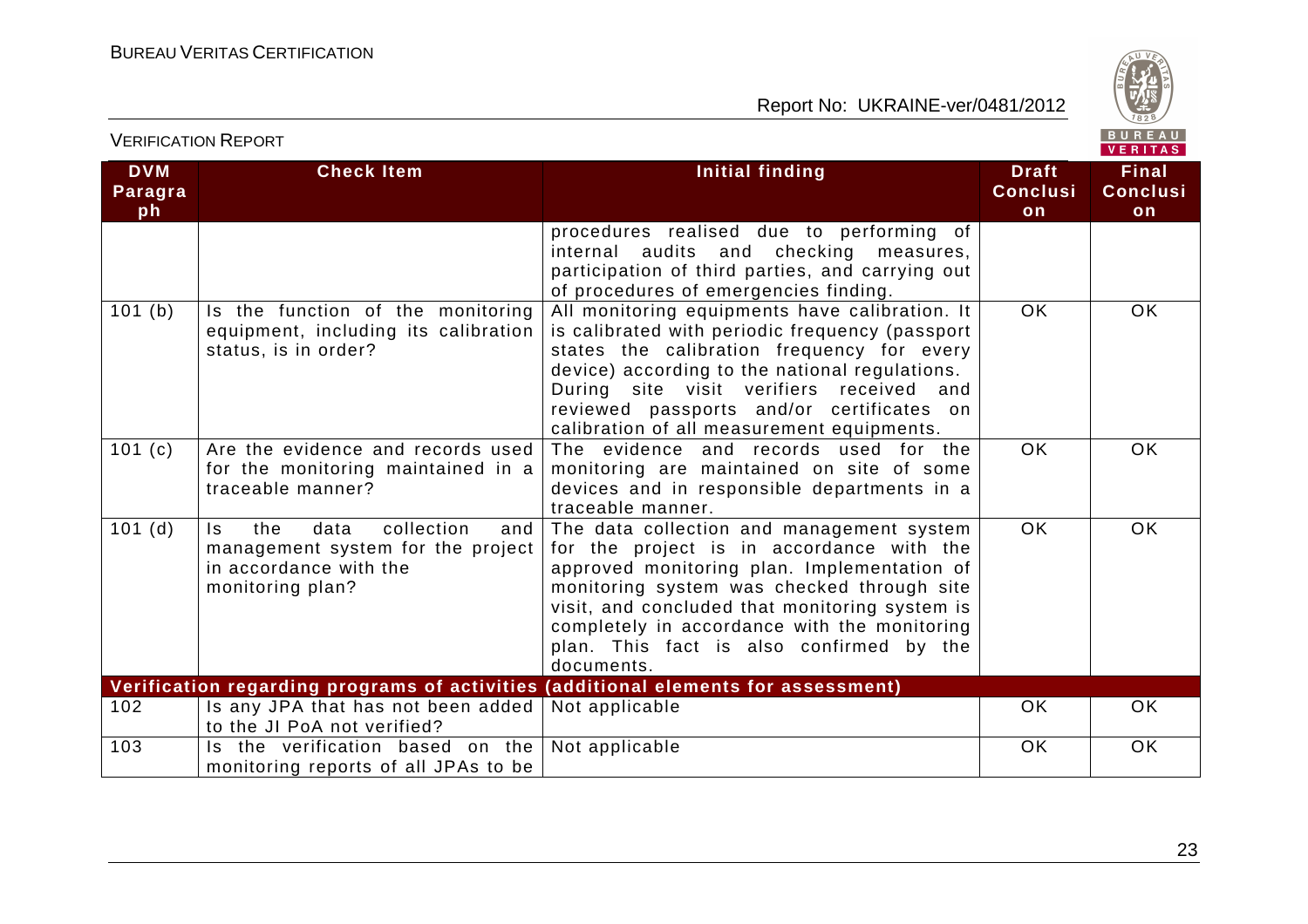

| BUREAU<br><b>VERIFICATION REPORT</b><br><b>VERITAS</b> |                                                                                                                                                                                                                                                                                                                                                                                                                                                                            |                 |                                       |                                       |
|--------------------------------------------------------|----------------------------------------------------------------------------------------------------------------------------------------------------------------------------------------------------------------------------------------------------------------------------------------------------------------------------------------------------------------------------------------------------------------------------------------------------------------------------|-----------------|---------------------------------------|---------------------------------------|
| <b>DVM</b><br>Paragra<br>ph                            | <b>Check Item</b>                                                                                                                                                                                                                                                                                                                                                                                                                                                          | Initial finding | <b>Draft</b><br><b>Conclusi</b><br>on | <b>Final</b><br><b>Conclusi</b><br>on |
|                                                        | verified?                                                                                                                                                                                                                                                                                                                                                                                                                                                                  |                 |                                       |                                       |
| 103                                                    | Does the verification ensure the<br>accuracy and conservativeness of<br>emission<br>the<br>reductions<br>or<br>removals<br>enhancements<br>0f<br>generated by each JPA?                                                                                                                                                                                                                                                                                                    | Not applicable  | <b>OK</b>                             | <b>OK</b>                             |
| 104                                                    | Does the monitoring period not<br>overlap with previous monitoring<br>periods?                                                                                                                                                                                                                                                                                                                                                                                             | Not applicable  | <b>OK</b>                             | <b>OK</b>                             |
| 105                                                    | If the AIE learns of an erroneously<br>included JPA, has the AIE informed<br>the JISC of its findings in writing?                                                                                                                                                                                                                                                                                                                                                          | Not applicable  | <b>OK</b>                             | <b>OK</b>                             |
|                                                        | Applicable to sample-based approach only                                                                                                                                                                                                                                                                                                                                                                                                                                   |                 |                                       |                                       |
| 106                                                    | Does the sampling plan prepared by<br>the AIE:<br>(a) Describe its sample selection,<br>taking into<br>account that:<br>(i) For each verification that uses<br>a sample-based approach, the<br>selection<br>sample<br>shall<br>be<br>sufficiently representative of the<br>JPAs in the JI PoA<br>such<br>extrapolation to all JPAs identified<br>for that verification is reasonable,<br>taking into account differences<br>among the characteristics of JPAs,<br>such as: | Not applicable  | <b>OK</b>                             | OK                                    |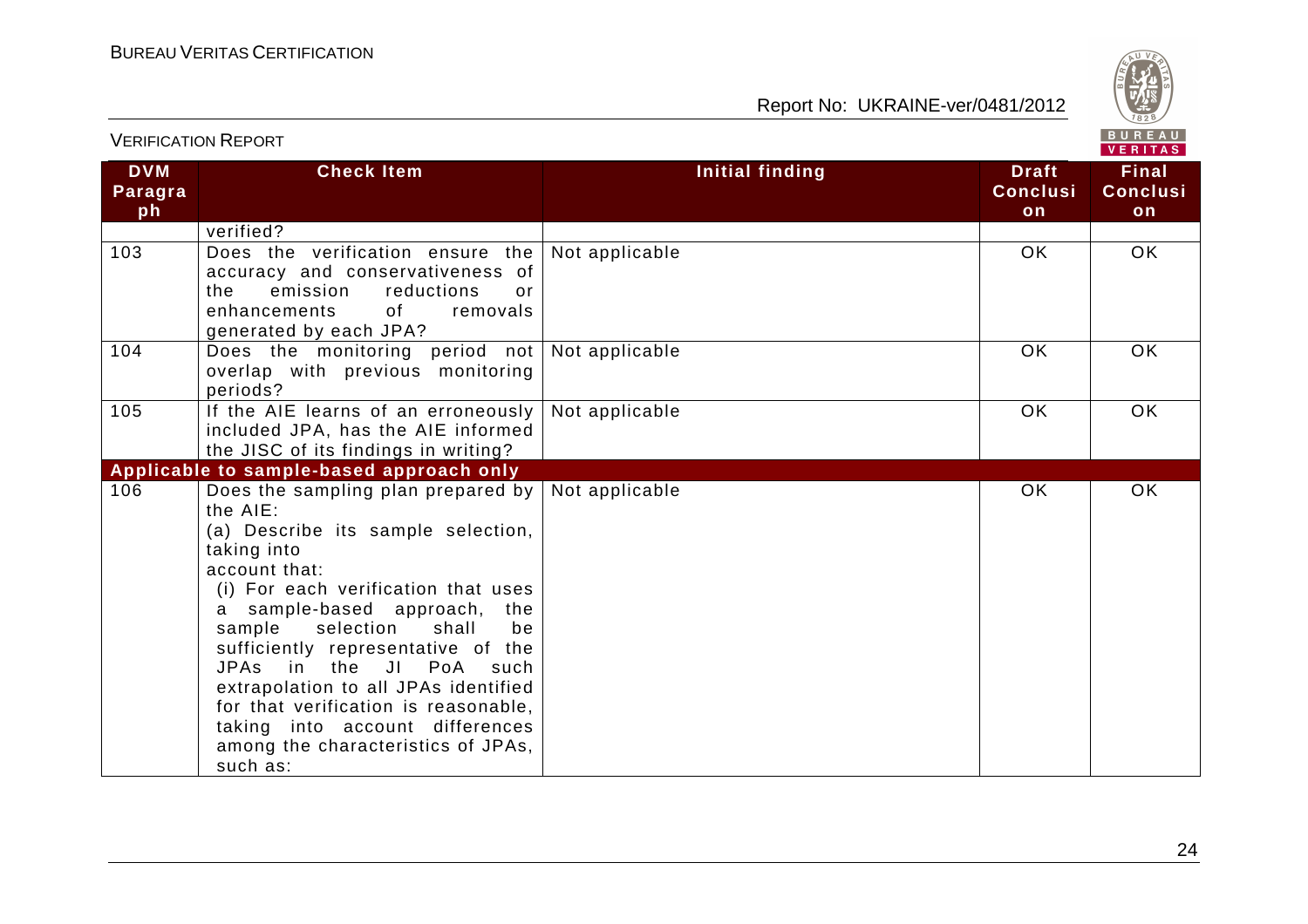

| <b>VERIFICATION REPORT</b>  |                                                                                                                                                                                                                                                                                                                                                                                                                                                                          |                        |                                       | BUREAU<br>VERITAS                     |
|-----------------------------|--------------------------------------------------------------------------------------------------------------------------------------------------------------------------------------------------------------------------------------------------------------------------------------------------------------------------------------------------------------------------------------------------------------------------------------------------------------------------|------------------------|---------------------------------------|---------------------------------------|
| <b>DVM</b><br>Paragra<br>ph | <b>Check Item</b>                                                                                                                                                                                                                                                                                                                                                                                                                                                        | <b>Initial finding</b> | <b>Draft</b><br><b>Conclusi</b><br>on | <b>Final</b><br><b>Conclusi</b><br>on |
|                             | - The types of JPAs;<br>The<br>complexity<br>of<br>the<br>applicable technologies and/or<br>measures used;<br>- The geographical location of<br>each JPA;<br>The amounts of expected<br>emission reductions of the JPAs<br>being verified;<br>- The number of JPAs for which<br>emission reductions are being<br>verified;<br>length of monitoring<br>The<br>periods of the JPAs<br>being<br>verified; and<br>- The samples selected for prior<br>verifications, if any? |                        |                                       |                                       |
| 107                         | Is the sampling plan ready for<br>publication through the secretariat<br>along with the verification report<br>and supporting documentation?                                                                                                                                                                                                                                                                                                                             | Not applicable         | <b>OK</b>                             | <b>OK</b>                             |
| 108                         | Has the AIE made site inspections  <br>of at least the square root of the<br>number of total JPAs, rounded to<br>the upper whole number? If the AIE<br>makes no site inspections or fewer<br>site inspections than the square<br>root of the number of total JPAs,                                                                                                                                                                                                       | Not applicable         | OK                                    | OK                                    |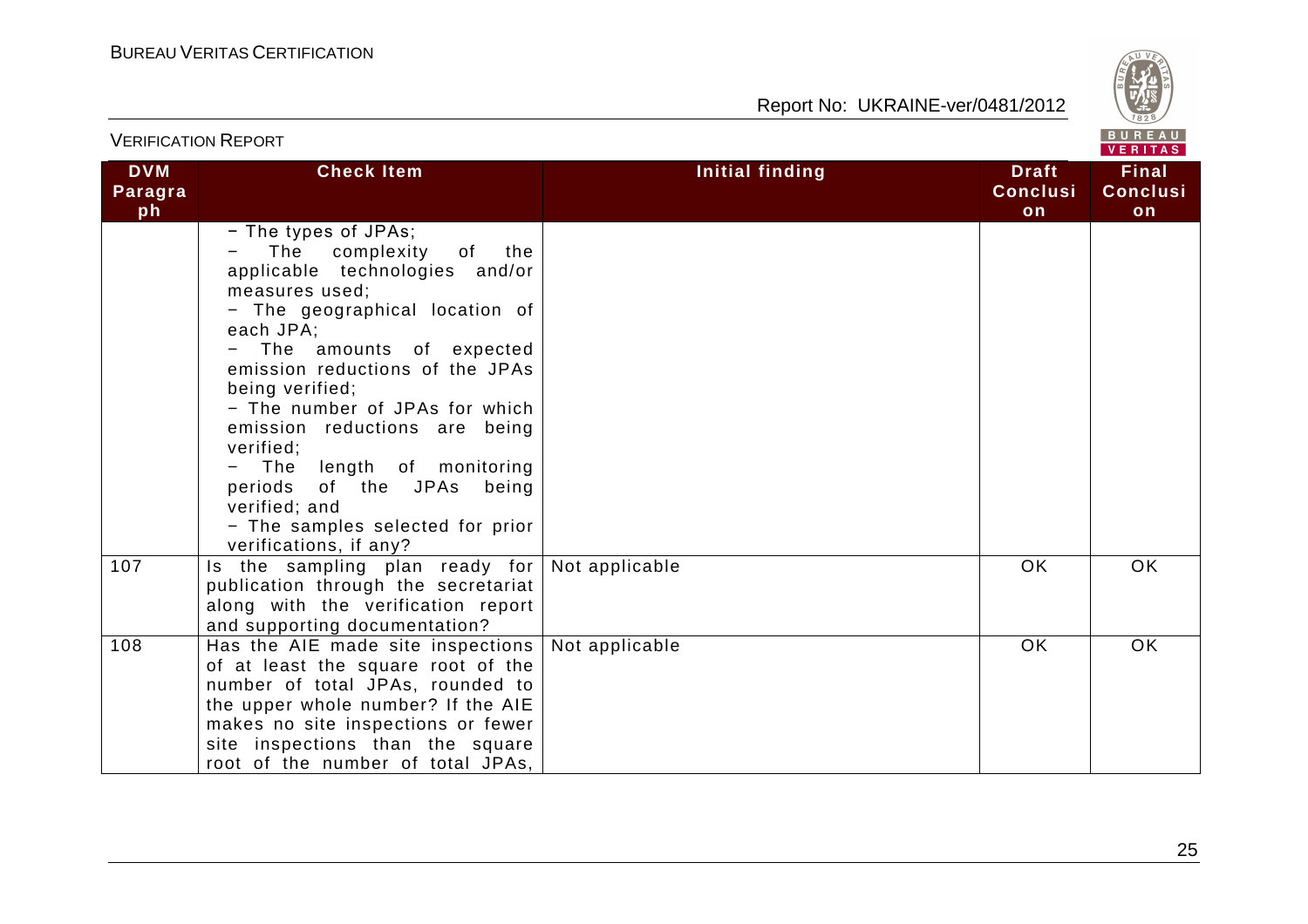

|                             |                                                                                                                                                                                                                                 |                 |                                       | V E K I I A S                         |
|-----------------------------|---------------------------------------------------------------------------------------------------------------------------------------------------------------------------------------------------------------------------------|-----------------|---------------------------------------|---------------------------------------|
| <b>DVM</b><br>Paragra<br>ph | <b>Check Item</b>                                                                                                                                                                                                               | Initial finding | <b>Draft</b><br><b>Conclusi</b><br>on | <b>Final</b><br><b>Conclusi</b><br>on |
|                             | the<br>whole<br>rounded<br>to<br>upper<br>number, then does the AIE provide<br>reasonable explanation<br>and<br>a<br>justification?                                                                                             |                 |                                       |                                       |
| 109                         | Is the sampling plan available for<br>submission to the secretariat for<br>the JISC.s ex ante assessment?<br>(Optional)                                                                                                         | Not applicable  | <b>OK</b>                             | OK.                                   |
| 110                         | If the AIE learns of a fraudulently<br>JPA, a fraudulently<br>included<br>an inflated<br>monitored JPA or<br>number of emission reductions<br>claimed in a JI PoA, has the AIE<br>informed the JISC of the fraud in<br>writing? | Not applicable  | <b>OK</b>                             | <b>OK</b>                             |

# VERIFICATION REPORT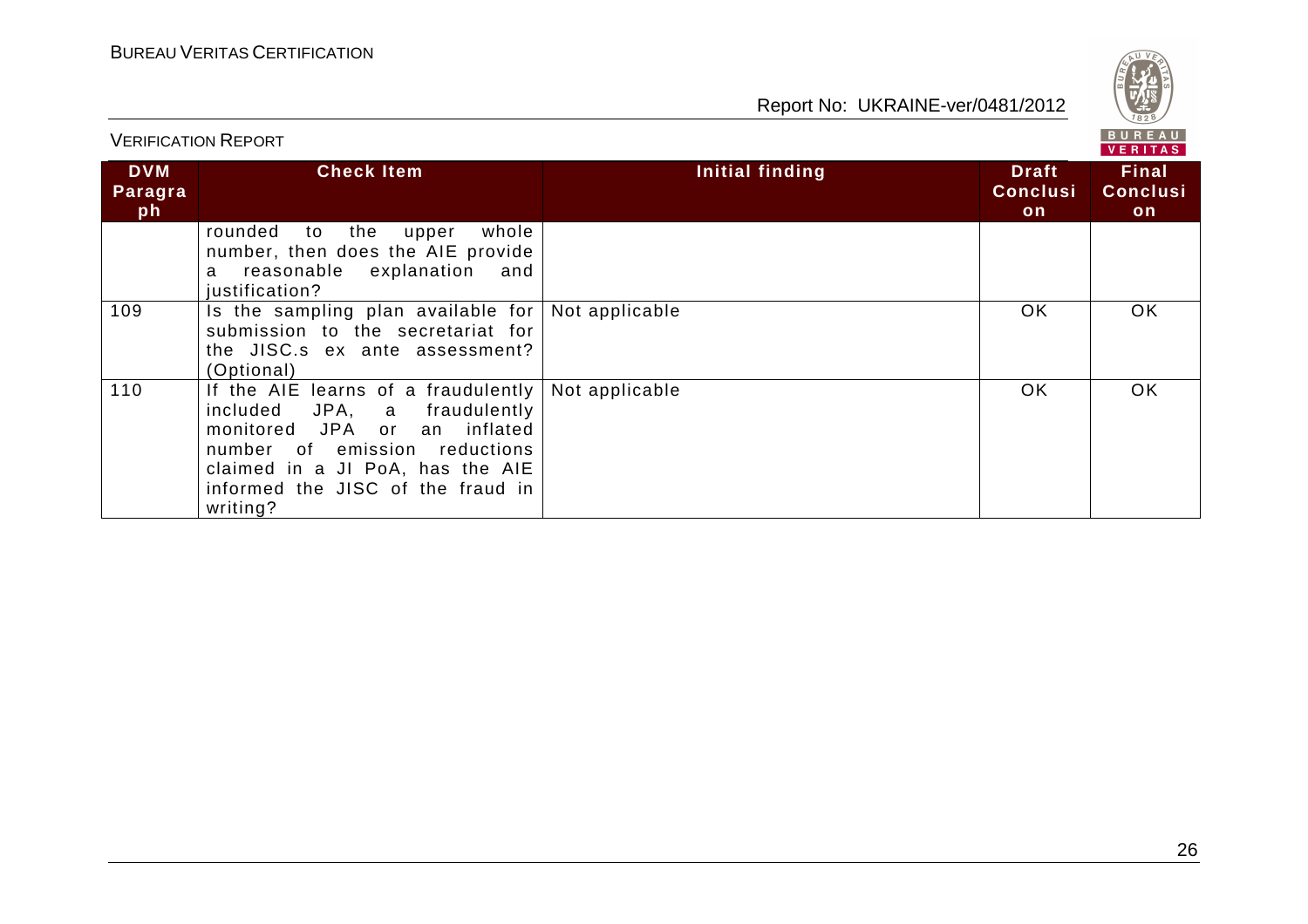

#### VERIFICATION REPORT

# **Table 2 Resolution of Corrective Action Requests and Clarification Requests**

| <b>Draft</b><br>report<br>clarifications<br>and $\vert$<br>action<br>corrective<br>requests<br>by<br>validation team          | Ref. to<br>checkli<br>st<br>questio<br>$n$ in<br>table 1 | Summary of project participant<br>response                                                                                                                                                                                                                                                                                 | <b>Verification team</b><br>conclusion |
|-------------------------------------------------------------------------------------------------------------------------------|----------------------------------------------------------|----------------------------------------------------------------------------------------------------------------------------------------------------------------------------------------------------------------------------------------------------------------------------------------------------------------------------|----------------------------------------|
| CL 01. Please provide documented<br>evidence about class voltage electricity<br>consumed by the project.                      | 95(a)                                                    | "Information on voltage class of<br>electricity (1-st or 2-nd class)<br>consumed in the sinter plant and<br>blast-furnace shop during 2008-<br>2012"<br>dated<br>30/03/2012<br>and<br>signed by deputy Chief energy<br>specialist is already provided.                                                                     | Issue is closed.                       |
| CL 02. Please provide documented<br>evidence of the stage on which the<br>introduction of pulverized coal injection<br>(PCI). | 95(b)                                                    | PCI implementation is at the stage<br>of full-scale testing (Protocol of<br>actual results of hot testing dated<br>04/12/2011 is already provided).                                                                                                                                                                        | Issue is closed.                       |
| CL 03. Please submit the EIA for the<br>project                                                                               | 95(b)                                                    | "The<br>EIA<br>the<br>for<br>project<br>commissioning of air aspiration<br>equipment of tail part sintering<br>machine" is already provided.                                                                                                                                                                               | Issue is closed.                       |
| CL 04. Please explain the procedure of<br>collection of data monitored (Cl.3.1.1).                                            | 95(b)                                                    | General monitoring procedure is<br><b>STP</b><br>provided<br>in<br>$8.2 - 13 - 11$<br>"Monitoring of GHG<br>emission<br>reductions". Procedure<br>of data<br>collection concerning this project<br>is shortly set out in a new version<br>of clause 3.1.1. of the annual<br>monitoring report (MR).<br>See MR version 2.0. | Issue is closed.                       |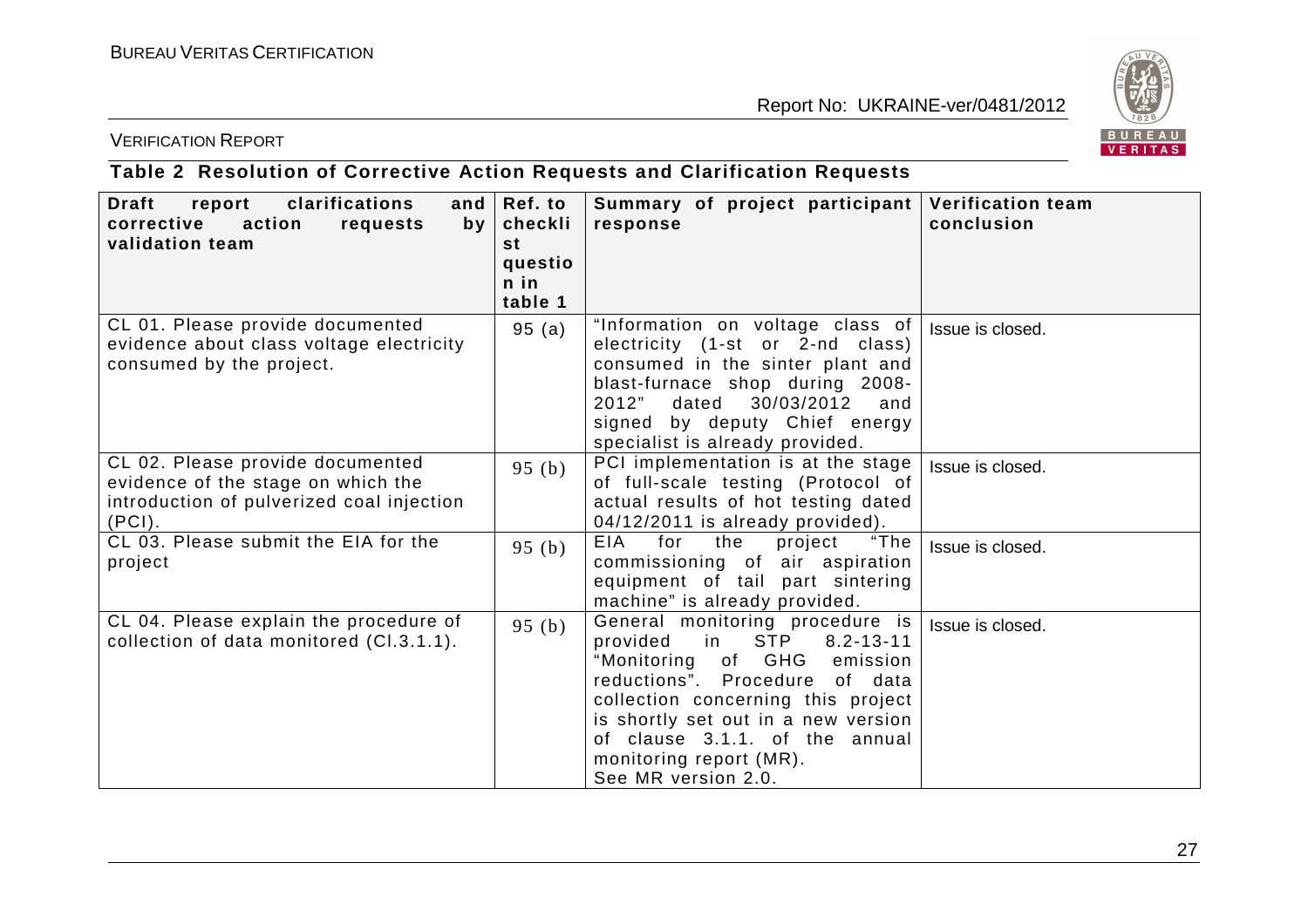

| <b>VERIFICATION REPORT</b>                                                                                                                                                     |          |                                                                                                                                                                                                                                                                                                                                                 | BUREAU<br><b>VERITAS</b> |
|--------------------------------------------------------------------------------------------------------------------------------------------------------------------------------|----------|-------------------------------------------------------------------------------------------------------------------------------------------------------------------------------------------------------------------------------------------------------------------------------------------------------------------------------------------------|--------------------------|
| CL 05. Please explain and provide<br>options "the normal course of operation<br>of the equipment."                                                                             | 95 $(b)$ | This comment is taken into<br>account and version of clause<br>3.1.1. of MR is altered. See MR<br>version 2.0.                                                                                                                                                                                                                                  | Issue is closed.         |
| CL 06. Please explain what programs are<br>used "to obtain data on costing and<br>obtaining values of specific consumption<br>of fuel and materials per unit of<br>production" | 95(b)    | Appropriate corrections are made.<br>Clause 3.1.1 is corrected.<br>See MR version 2.0.                                                                                                                                                                                                                                                          | Issue is closed.         |
| CL 07. Please explain how the data<br>determined that "partially stored in the<br>electronic database"                                                                         | 95(b)    | Data which is initially on paper is<br>systemized and stored in<br>electronic database of the plant.<br>Therefore extra paper may be<br>utilized. Paragraph of clause 3.1.1<br>is edited. See MR version 2.0.                                                                                                                                   | Issue is closed.         |
| CL 08. Please explain how the<br>systematization of data in documents<br>daily, monthly and annual registration.                                                               | 95(b)    | Data collection is in accordance<br>with general requirements of STP<br>8.2-13-11 "Monitoring of GHG<br>emission reductions" and periodic<br>reports of departments of the plant<br>(daily, monthly, annually), which<br>are developed in compliance with<br>procedures of process control.<br>Clause 3.1.1 is modified. See MR<br>version 2.0. | Issue is closed.         |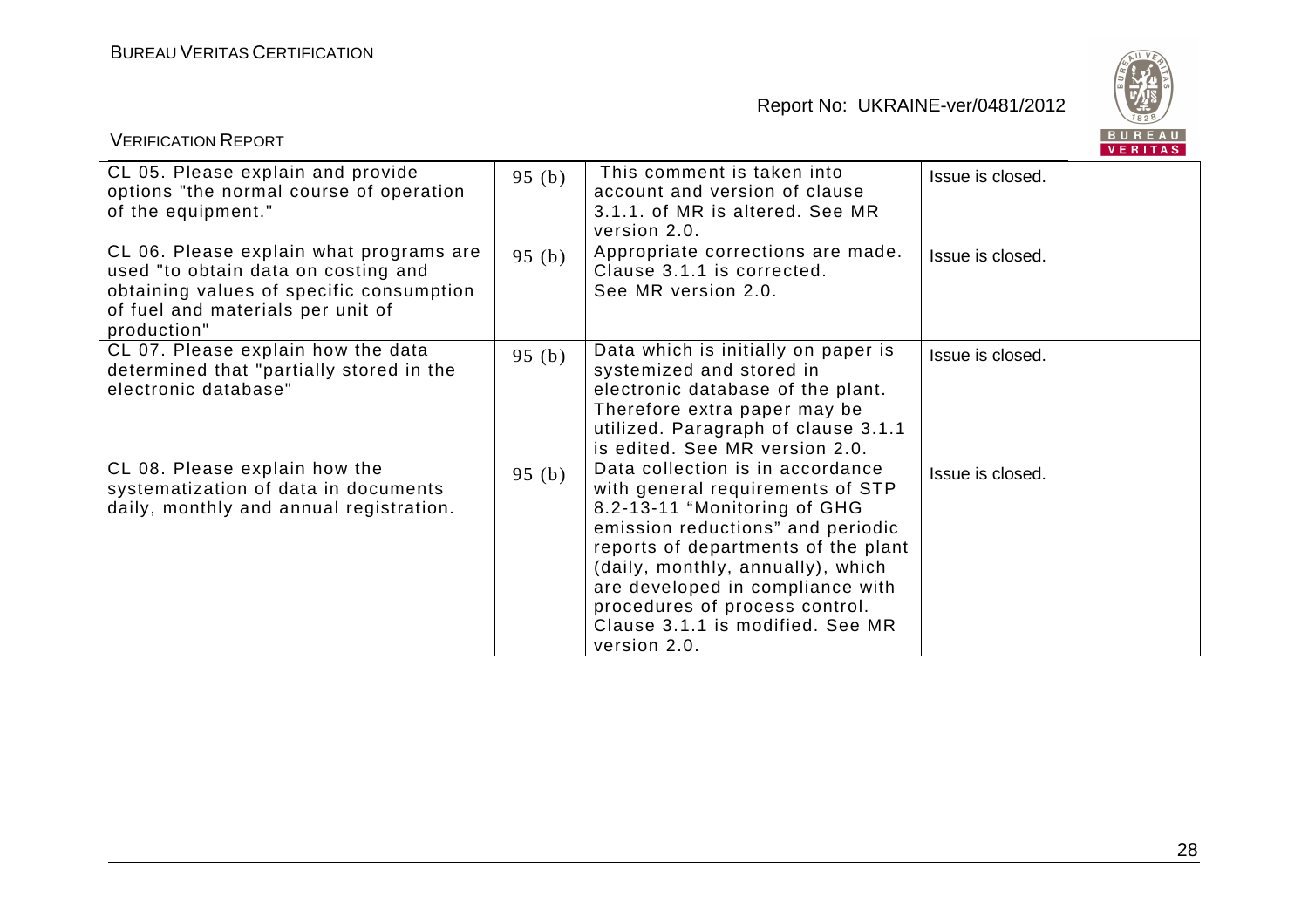

| B U K E A U  <br><b>VERIFICATION REPORT</b><br>VERITAS                                           |       |                                                                                                                                                                                                                                                                                                                                                                                                                                                                                                                                                        |                  |  |
|--------------------------------------------------------------------------------------------------|-------|--------------------------------------------------------------------------------------------------------------------------------------------------------------------------------------------------------------------------------------------------------------------------------------------------------------------------------------------------------------------------------------------------------------------------------------------------------------------------------------------------------------------------------------------------------|------------------|--|
| CL 09. Please pass "Ukrainian norms" for<br>the accuracy and error.                              | 95(b) | Verification and calibration of<br>equipment at the plant complies<br>with STP 7.6-07-03 "Organization<br>and procedure of measuring<br>equipment verification", as well as<br>national regulations on measuring<br>equipment.<br>Clause 3.1.2 is modified. See MR<br>version 2.0.                                                                                                                                                                                                                                                                     | Issue is closed. |  |
| CL 10. Please provide estimates of error<br>level devices and certificates that confirm<br>this. | 95(b) | Equipment<br>error<br>level<br>is<br>determined by manufacturers and<br>indicated in documentation for<br>Meanwhile<br>equipment.<br>Metrological and<br>automation<br>department of the plant provides<br>periodic verification/calibration of<br>measuring equipment, including<br>those used under the JI project.<br>Passports for the<br>measuring<br>equipment used for data collection<br>under the project and information<br>on regular verification/calibration<br>are already provided.<br>Clause 3.1.2 is modified.<br>See MR version 2.0. | Issue is closed. |  |
| CL 11 Please specify Table 2 according<br>to the list of devices listed in Annex 2.              | 95(b) | With the purpose to improve MR<br>structure Table of the clause 3.1.2<br>of MR was excluded.<br>See MR version 2.0.                                                                                                                                                                                                                                                                                                                                                                                                                                    | Issue is closed. |  |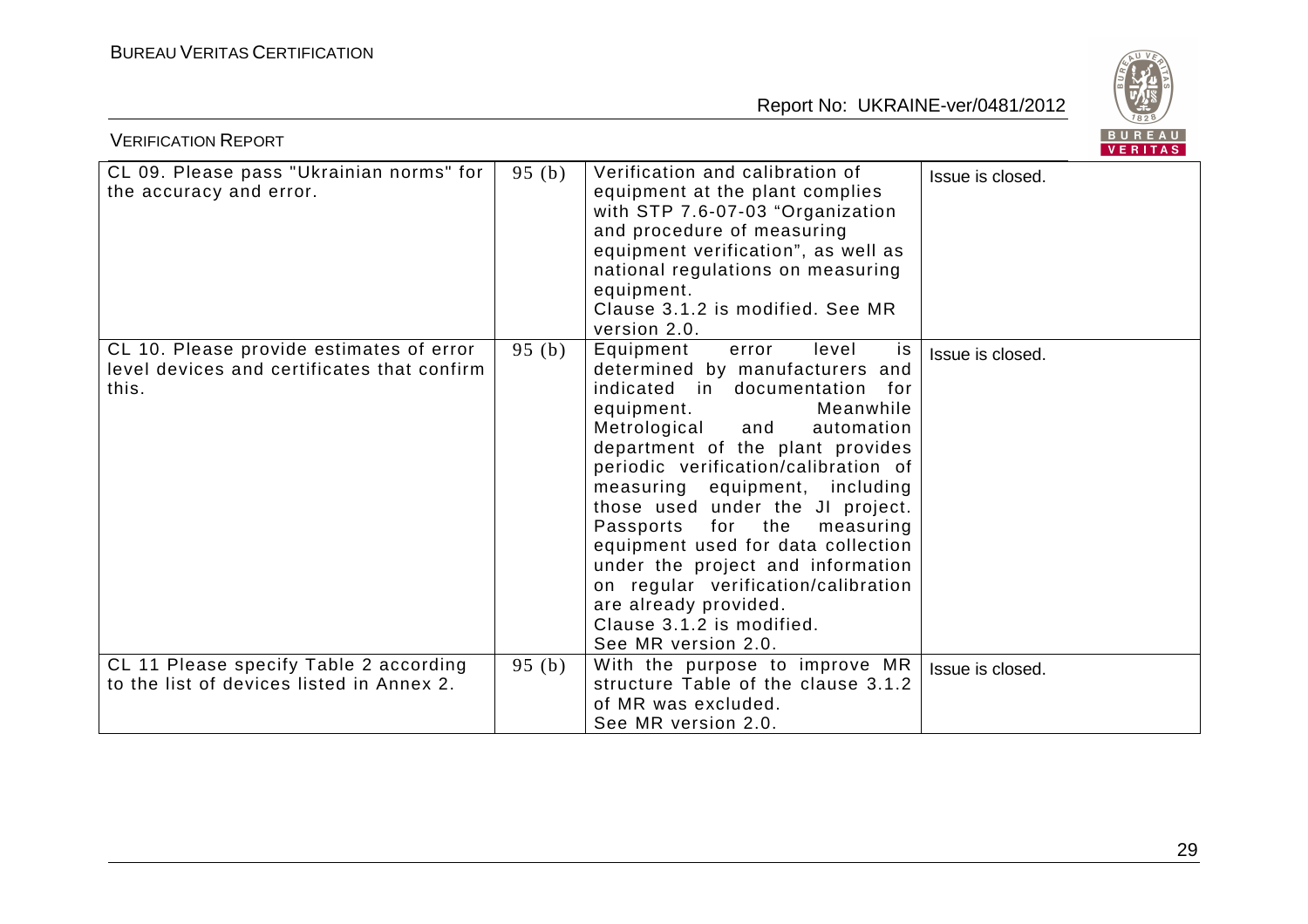

| <b>VERIFICATION REPORT</b>                                                               |       |                                                                                                                                                                                                                                                                                                                                                                                                                                                                                                                                                                                                               | BUREAU<br>VERITAS |
|------------------------------------------------------------------------------------------|-------|---------------------------------------------------------------------------------------------------------------------------------------------------------------------------------------------------------------------------------------------------------------------------------------------------------------------------------------------------------------------------------------------------------------------------------------------------------------------------------------------------------------------------------------------------------------------------------------------------------------|-------------------|
| CL 12. Please provide the name internal<br>standard used.                                | 95(b) | Clause 3.2. is modified. Reference<br>titles<br>numbers<br>and<br>of<br>the<br>standards which control operation<br>of measuring equipment<br>are<br>provided.<br>See MR version 2.0.                                                                                                                                                                                                                                                                                                                                                                                                                         | Issue is closed.  |
| CL 13. Please explain which establish<br>the responsibility of the Chief<br>Metrologist. | 95(b) | Responsibility of Chief energy<br>specialist is determined by his job<br>description, as well as standards<br>of the plant indicated in section<br>3.2 of MR and other regulations of<br>the plant, e.g. in clause 8.3. of<br>STP 7.6-07-03 it's indicated "Chief<br>energy specialist and heads of<br>other departments are responsible<br>for verification and calibration of<br>measuring equipment", in clause<br>7.2. of STP 7.6-03-03 it's indicated<br>"Chief energy<br>specialist<br>is.<br>responsible for compliance to this<br>standard ". Clause 3.2 of MR is<br>modified.<br>See MR version 2.0. | Issue is closed.  |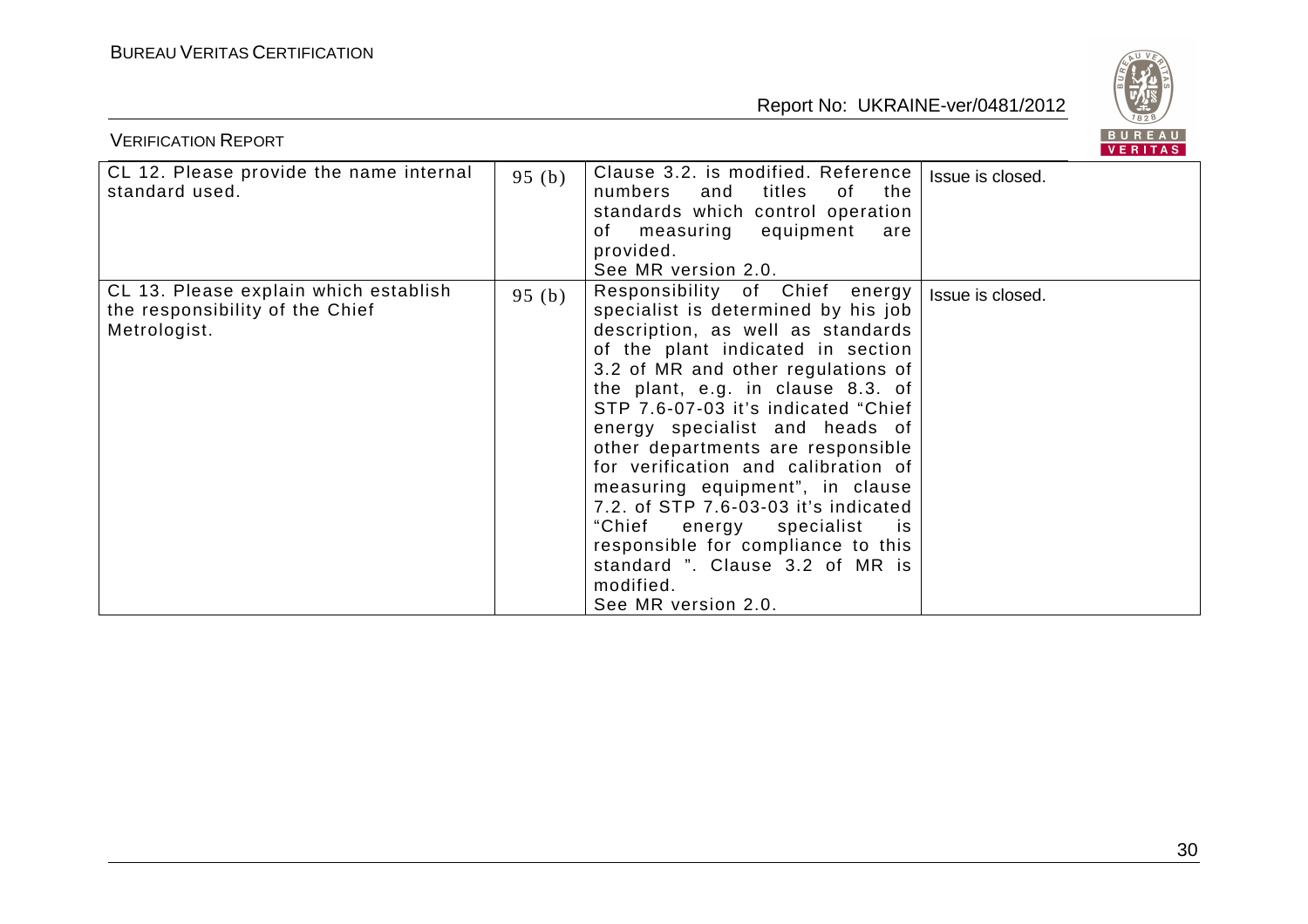

| <b>BUREAU</b><br><b>VERIFICATION REPORT</b><br><b>VERITAS</b>                                             |          |                                                                                                                                                                                                                                                                                                                                                                                                                                                                                                                                              |                  |  |
|-----------------------------------------------------------------------------------------------------------|----------|----------------------------------------------------------------------------------------------------------------------------------------------------------------------------------------------------------------------------------------------------------------------------------------------------------------------------------------------------------------------------------------------------------------------------------------------------------------------------------------------------------------------------------------------|------------------|--|
| CL 14. Please explain why calculations<br>using data from IPCC 2006 and not from<br>the NIR.              | 95 $(b)$ | According to recommendations of<br>National (now –<br>State)<br>the<br>Environmental Investment Agency<br>of Ukraine in calculations of<br>emission reduction units must be<br>applied either emission factors<br>based on actual calorific value and<br>actual carbon content of FER and<br>materials used at a correspondent<br>plant or, in case if it's not possible<br>to get data required for the<br>calculation of such<br>emission<br>factors, default emission factors<br>recommended by international<br>panel on climate change. | Issue is closed. |  |
| CL 15. Please adjust the style statement<br>of the formulas used for calculations.                        | 95 $(b)$ | Formulas are modified.<br>See MR version 2.0.                                                                                                                                                                                                                                                                                                                                                                                                                                                                                                | Issue is closed. |  |
| CL 16. Please post a description of the<br>data presented in Tables 8 and 9 in the<br>appropriate places. | 95 $(b)$ | Description of data provided in<br>section 5.2 is placed in a<br>correspondent place.<br>See MR version 2.0.                                                                                                                                                                                                                                                                                                                                                                                                                                 | Issue is closed. |  |
| CL 17. Please adjust the schemes listed<br>in Appendix 1.                                                 | 95 $(b)$ | Schemes provided in Annex 1 are<br>part of the determined project<br>design documentation, so they<br>can't be changed at the stage of<br>regular MR development.                                                                                                                                                                                                                                                                                                                                                                            | Issue is closed. |  |
| CL 18. Please add information about the<br>last verification/calibration in table<br>Appendix 2.          | 95(b)    | Data<br>concerning<br>last<br>verification/calibration is added in<br>Table 2 of MR.<br>See MR version 2.0.                                                                                                                                                                                                                                                                                                                                                                                                                                  | Issue is closed. |  |